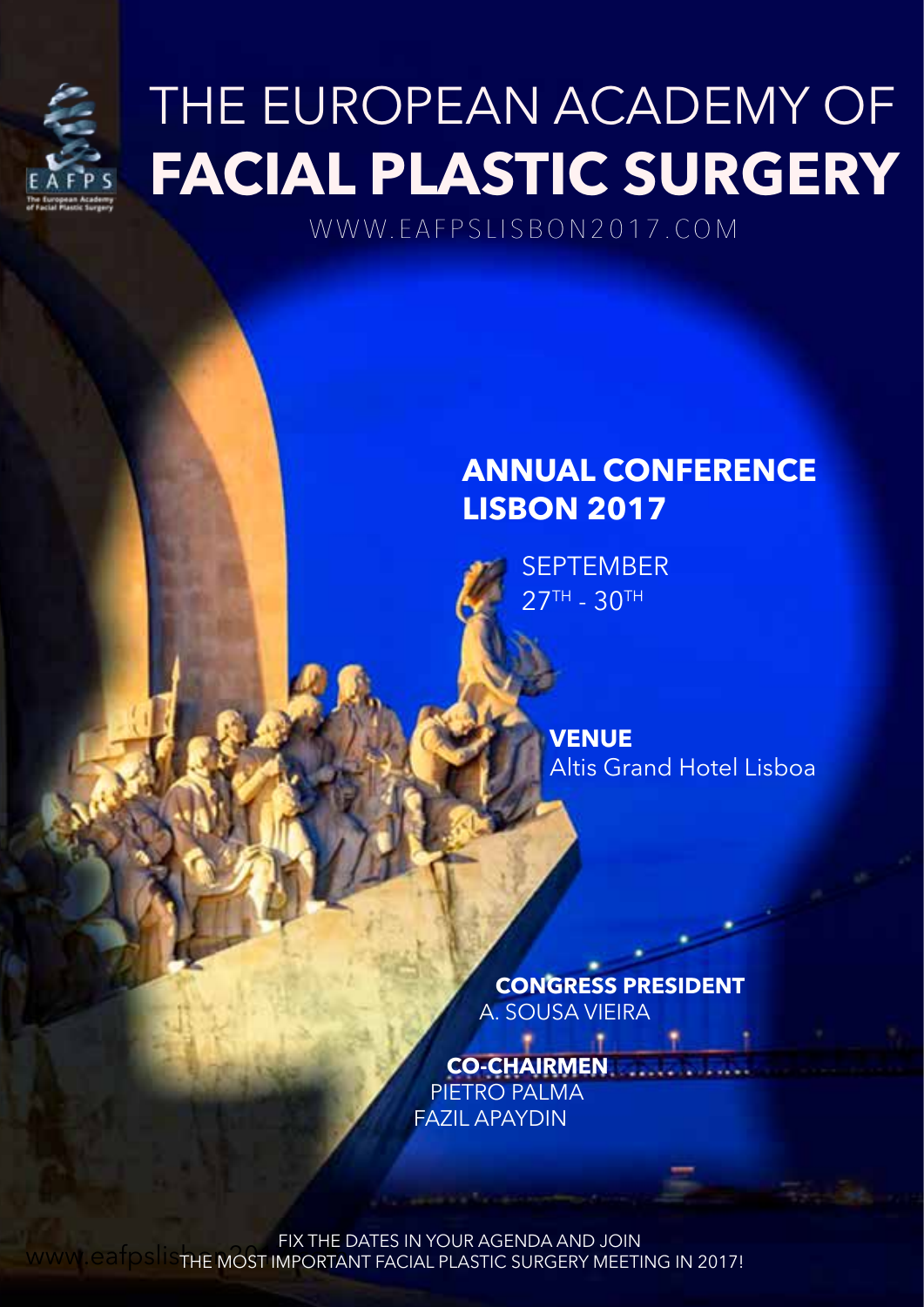

#### Dear friend:

We are very pleased to announce the 2017 EAFPS Annual Conference will be held in Lisbon, Portugal, September 27-30, 2017.

The 2017 EAFPS Annual Conference will present an innovative format with multi-disciplinary faculty and focused sessions on every aspect of facial plastic surgery, from simple to advanced operative techniques, including experts' insights for surgical and non-surgical facial rejuvenation, as well as pearls about avoidance and management of complications.

A jam-packed three full days promises something for everyone!

In addition to catching up with the latest developments in facial plastics surgery, the 2017 EAFPS Annual conference in Lisbon will provide a unique setting for an unforgettable event.

For lovers of historic sites, Lisbon provides a highly impressive collection of places that would require several weeks for full appreciation. However, if time is limited, even a day trip from Lisbon will introduce you to a whole host of UNESCO World Heritage sites, such as the Jerónimos Monastery, the Belem Tower, the Pena National Palace commanding beautiful views of a magnificient park, and the Moorish Castle just to mention a few. In addition, as Portugal was the center of a vast international empire, Lisbon still reflects this heritage in its amazing cuisine including fresh seafood and excellent wines.

The 2017 EAFPS meeting already promises to be a spectacular success.

We will try to keep the registration fees at the lowest possible level so to make Lisbon 2017 an inclusive event. Special reduced fees will be applied to residents and physicians coming from low-income countries.

On behalf of EAFPS we do hope that you will be willing and able to join us in Portugal for a wonderful blend of scientific topics and social activities.

Best regards,

António Sousa Vieira, MD (PRESIDENT OF THE ANNUAL EAFPS 2017 CONFERENCE)

### **CONFIRMED FACULTY**

ABDULKADIR GÖKSEL ABEL-JAN TASMAN ALAIN TENENBAUM ALESSANDRO VARINI ALEXANDER DONATH ALI KAHRAMAN ALIREZA MESBAHI ALPER CAN CAGICI ALWYN D'SOUZA ANDRES GANTOUS ANDREW JACONO **ANDREW WINKLER** ANIL JOSHI ANTOINE JAKLIS ANTONIO CARLOS CEDIN ANTONIO SOUSA-VIEIRA ARMANDO BOCCIERI ARTUR GRINFELD ASGHAR MEMARZADEH AYACHI SAMIA BERKE ÖZÜCER BOB LERUT BRAJENDRA BASER BRIAN WONG BRUNO PAULUCCI CALLUM FARIS CAMERON MACINTOSH CAN ALPER CAGICI CARLOS CAROPRESO CARLOS GARCÍA HERRERA CASPER WEVER CAVID CABBARZADE CEZAR BERGER CHARLES EAST CHIARA AMODEO CHOLADIS SINRACHTANANT CHRISTOPH SCHLEGEL-WAGNER CORINTHA VIANA DANIEL À WENGEN DANIEL BECKER DANIEL HÄUSSLER DANIEL LABBE DARINKA HANGA DARIO BERTOSSI DAVID HOLCOMB DAVID SHERRIS DENIZHAN DIZDAR DINI WIDIARNI DIOGO CARMO DIOGO NUNES DIRK MENGER EDUARDO MORERA SERNA ELEN DE MASI ELIE KHOURY EMRAH EMRE EMRE ILHAN EREN TASTAN ESIN OZLEM ATMIS FAUSTO LÓPEZ ULLOA FAZIL APAYDIN FRANCISCO ROSA FRANK RIEDEL FRED FEDOK FRÉDÉRIC BRACCINI GARYFALIA LEKAKIS GEORGE MIREAS GIANFRANCO SCHIAVONE GILBERT NOLST TRENITÉ GIOVANNI BOTTI GOKCE SIMSEK

GORDON SOO GRANT HAMILTON GREGORY KELLER / CHIARA AMODEO GREGORY KELLER / RICHARD GENTILE GUILHERME CAMINHA GURKAN KAYABASOGLU GUSTAVO SUÁREZ PÁEZ HANEEN SADICK HANS BRINER HAYATHEM HELALI HENRIETTE HOSPODKA HERMANN RAUNIG HESHAM SALEH HIBA AL REEFY HOLGER GASSNER HOSSAM FODA IBRAHIM ERCAN IGNAZIO TASCA IRA PAPEL IRINA VASILENKO ISA KAYA ISKENDER ALKIN SOLMAZ J DAVID HOLCOMB JAIME FANDINO JARL BUNAES JAVIER GALINDO **JIHAD KHOURY** JOÃO MANIGLIA JOCHEN WURM JOHN FRODEL JORGE USECHE JOSE ANTONIO PATROCINIO JOSÉ CARLOS NEVES JOSE JURADO JUAN DAVID CARVAJAL JULIAN ROWE-JONES JULIANO SALES JULIO HEINICHEN KALPESH PATEL KALPESH S. PATEL KHALID ALSEBEIH LEILA FREIRE LÍDIA GUIMARÃES LUCAS PATROCINIO M. GUVEN GUVENÇ MAHMOUD DAOUD MARCO MENEZES PERES MARCO TUZINO MARCOS MOCELLIN MARIO FERRAZ MARK TAYLOR MARYAM SHARAFI MICHAL KRAWCZYNSKI MICHEAL GODIN MICHEL EL HAJJ MICHELE PASCALI MIGUEL FERREIRA MIGUEL MANCEBO ALLENDE MIHAEL RUDES MILOS KOVACEVIC MIRIAM BÖNISCH MIRTA REKSODIPUTRO MOHAMMAD ABDOULKAREEM MOHSEN NARAGHI MUNIH SHANDILYA MUNISH SHANDILYA MUSTAFA USLU NASSIF FILHO NEDIM PIPIC

NORBERT GORSKI NORMAN PASTOREK O.C. BULUT OLIVIER GERBAULT OZAN SEYMER SEZEN OZCAN CAKMAK PABLO CASAS PALAPONG CHAYANGSU PAUL BULUS YAZBEK PAYAM MANESCHI PETER ADAMSON PETER LOHUIS PETROS ECONOMOU PIER GIORGIO GIACOMINI PIFTRO PALMA RAMI BATNIJI RAMZI MOATEMRI REGAN THOMAS RENATO ALVES RENE WEFFER RICARDO FERRI RICARDO HORTA RICARDO RIBEIRO RICHARD GENTILE ROBERT ANDRE RODOLFO BORSARO ROGER JANKOWSKI ROXANA COBO RUI XAVIER SALEH OKHOVAT SAMEER BAFAQEEH SAMUEL MATTINE SANTDEEP PAUN SARA RIBEIRO SEBASTIAN HAACK SELCUK INANLI SERCAN GODE SIRINE TRITAR STELIO MOCELLA STEPHAN VI AMINCK STEPHEN PERKINS SUREYYA SENELDIR SUZANNE CHIN FUNG TEO TALAL ALANDEJANI TAMMO ZIJLKER TAPIO PIRILÄ TASKIN YUCEL TEVFIK SOZEN THIAGO OTTONI THIERRY MALET THOMAS FASCHING THOMAS ROMO THOMAS TZIKAS TIM WOOLFORD TOM WANG TOMÁS PATROCINIO TONY YU-HSUN CHIU ULLAS RAGHAVAN ULRICH GÖßLER VELIA REVELLI WASHINGTON ALMEIDA WAYNE F. LARRABEE WAYNE LARRAREE WERNER HEPPT WOLFGANG GUBISCH YASAR COKKESER YUSUEHAN SUOGLU YVES SABAN ZOUHA MZIOU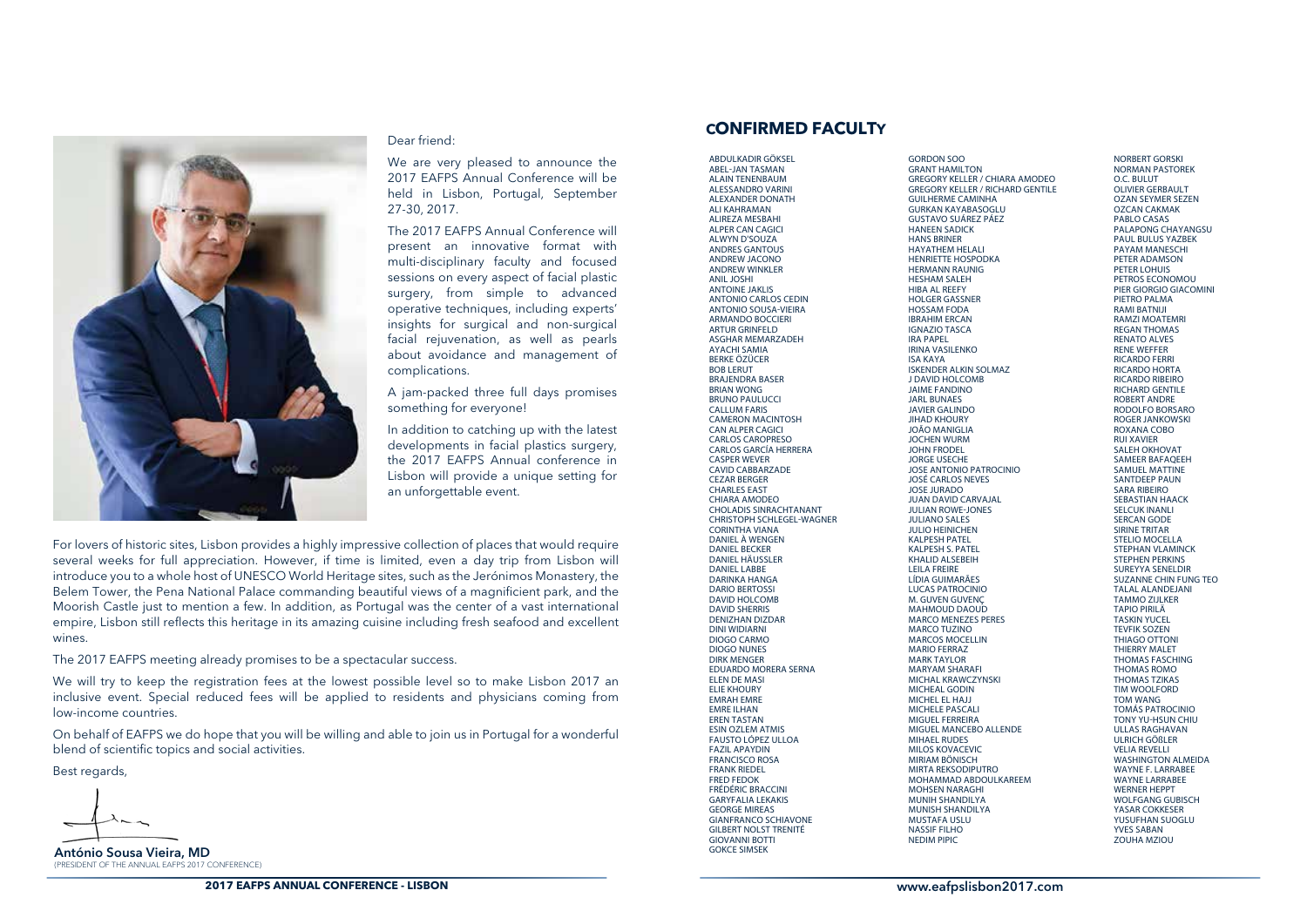

### **NOTES ABOUT EAFPS AND JOSEPH LECTURE** *IRA D. PAPEL, MD, FACS*

The European Academy of Facial Plastic Surgery, formerly known as the Joseph Society, will hold its Annual Meeting in Lisbon, Portugal September 27-30, 2017.

It is my great honor to be presenting the 2017 Joseph Lecture in Lisbon. Jacques Joseph was a seminal figure in the development of rhinoplasty and facial plastic surgery. His influence is still being felt and measured in surgical education today after close to 100 years.

The European Academy of Facial Plastic Surgery, Europe's largest organization representing facial plastic surgeons, will present its best face in Lisbon. The latest in innovative facial and rhinoplasty surgery will be shared and discussed in a collaborative setting.

Lisbon is a beautiful and historic city. It is an easy city to walk and explore between scientific sessions. Wonderful Portuguese cuisine, a Mediterranean climate, and an awesome sense of history will surround you. I invite you to join us in September.



### **THE EUROPEAN ACADEMY OF FACIAL PLASTIC SURGERY (EAFPS)** *MISSION STATEMENT*

The European Academy of Facial Plastic Surgery (formerly known as The Joseph Society and as the European Academy of Facial Surgery) was founded in 1977.

Its purposes are to create a body of duly qualified surgeons who have had training and experience in plastic and/or reconstructive surgery of the face and neck. Its objectives are to stimulate study, research and scientific advancement in the field of plastic and reconstructive surgery between all the specialties that have common interests. These specialties typically being oto-rhino-laryngology, maxillo-facial surgery, ophthalmology and general plastic surgery. The Academy is mainly for surgeons in Europe, although it does have some interested members from outside Europe. The official language of the Academy is English.

The Academy has been involved in the European Community in identifying facial plastic surgery as an entity and is active in promoting appropriate training schemes for trainees in the subspecialty of facial plastic surgery. There is a Postgraduate Fellowship Programme and as member of the International Federation of Facial Plastic Surgery Societies (IFFPSS), we have a common certification process, based on and equal to the American Board of Facial Plastic and Reconstructive Surgery (ABFPRS) examination and rules for certification.





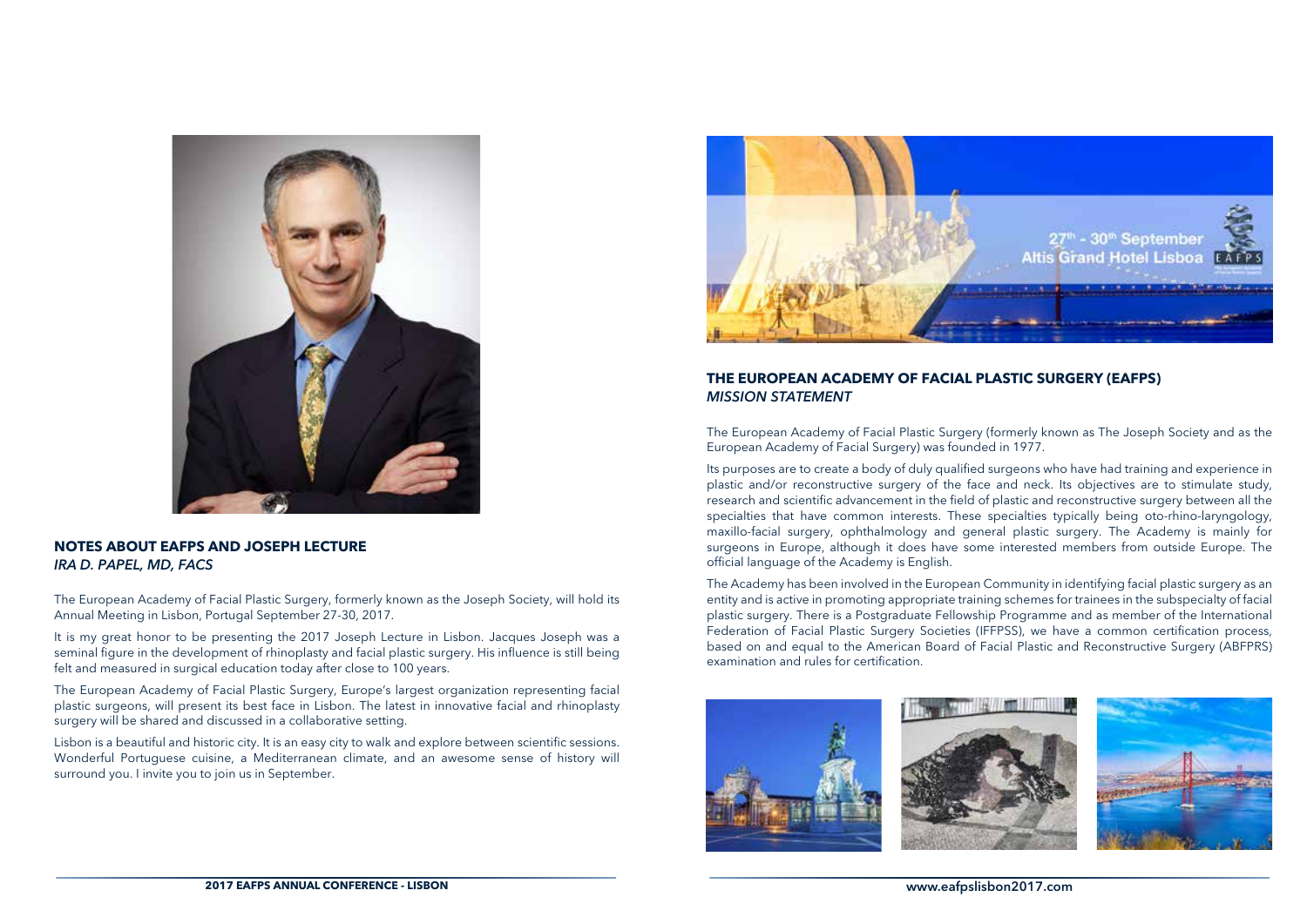## **PROGRAMME**

### Wednesday, 27<sup>th</sup> September 2017 **INSTRUCTIONAL COURSES**

#### EUROPA ROMA 2 ROMA 1 EUROPA ROMA 2 ROMA 1 14:30 17:00 15:30 18:00 19:00 Opening Cerimony Welcome Cocktail Rhinoplasty DIRK MENGER The Difficult Septum WOLFGANG GUBISCH Dorsum preservation in rhinoplasty YVES SABAN Blepharoplasty and brow-lift GIOVANNI BOTTI Auricular reconstruction THOMAS ROMO Facelift GREGORY KELLER / CHIARA AMODEO Facial Reconstruction after Trauma DARIO BERTOSSI Fillers, fat and neuromodulators ALWYN D'SOUZA Reconstruction of facial skin defects PETER LOHUIS

### Thursday, 28<sup>th</sup> September 2017

08:00

| <b>EUROPA</b>                                                                                                                                                                                                                                                                                                                                                                                                                                                                                                       | ROMA <sub>2</sub>                                                                                                                                                                                                                                                                                                                                                                                                                                                                                                                                                                                                                                                                              | ROMA <sub>1</sub>                                                                                                                                                                                                                                                                                                                                                                                                                                                                                                                                                                                                                                                                                |
|---------------------------------------------------------------------------------------------------------------------------------------------------------------------------------------------------------------------------------------------------------------------------------------------------------------------------------------------------------------------------------------------------------------------------------------------------------------------------------------------------------------------|------------------------------------------------------------------------------------------------------------------------------------------------------------------------------------------------------------------------------------------------------------------------------------------------------------------------------------------------------------------------------------------------------------------------------------------------------------------------------------------------------------------------------------------------------------------------------------------------------------------------------------------------------------------------------------------------|--------------------------------------------------------------------------------------------------------------------------------------------------------------------------------------------------------------------------------------------------------------------------------------------------------------------------------------------------------------------------------------------------------------------------------------------------------------------------------------------------------------------------------------------------------------------------------------------------------------------------------------------------------------------------------------------------|
| <b>Rhinolasty</b><br><b>FREE PAPERS</b>                                                                                                                                                                                                                                                                                                                                                                                                                                                                             | <b>Miscellaneous</b><br><b>FRFF PAPERS</b>                                                                                                                                                                                                                                                                                                                                                                                                                                                                                                                                                                                                                                                     | Rhinolasty<br><b>FRFF PAPERS</b>                                                                                                                                                                                                                                                                                                                                                                                                                                                                                                                                                                                                                                                                 |
| Vectra 3D/M3 Imaging System<br>for Rhinoplasty and Chin plastic<br>surgery. Evaluation of 3D<br>Simulation system in Pre-op<br>consultation.<br><b>GEORGE MIREAS</b><br>Quality of life after<br>septorhinoplasty measured with<br>the Functional Rhinoplasty<br><b>Outcome Inventory (FROI-17)</b><br>O.C. BUILUT<br><b>What about the Dorsum?</b><br><b>LÍDIA GUIMARÃES</b><br>The nasal tip movement<br><b>LÍDIA GUIMARÃES</b><br>Tip plasty: modified vertical<br>dome division (how I do it)<br>MICHEL EL HAJJ | Reduction mammoplasty with<br>medially based pedicule<br>HAYATHEM HELALL<br><b>Experience with Castelnuovo's</b><br>unilateral septal flap for the<br>repair of septal perforations<br>DANIEL HÄUSSLER<br><b>Ethnic Variations in Knowledge,</b><br><b>Attitude and Perception Towards</b><br><b>Facial Plastic Surgery</b><br>SUZANNE CHIN FUNG TEO<br>Did orthognatic surgery change<br>lives? Our patients experience<br><b>ZOUHA MZIOU</b><br>Turbinate reduction with<br>complete preservation of<br>mucosa and submucosa during<br>rhinoplasty<br>MIHAFI RUDES<br>Superiorly based pharyngeal<br>flap: A new anterior flap lining<br>technique for difficult cases<br><b>ALLKAHRAMAN</b> | <b>Achieving Natural Dorsal Profile,</b><br><b>Using Upper Lateral Cartilage</b><br><b>Flap in Large-Nose</b><br>Septorhinoplasty<br><b>MARYAM SHARAFI</b><br><b>Correcting saddle nose</b><br>deformity in active<br><b>Granulomatosis and Polyangiitis:</b><br>a limited procedure using fascia<br>lata graft<br><b>SAI FH OKHOVAT</b><br>An algorithmic approach to<br>endonasal valve repair<br><b>PAYAM MANESCHI</b><br><b>Tip Support Preservation</b><br>Rhinoplasty<br><b>MAHMOUD DAOUD</b><br><b>Rhinoplasty in the</b><br><b>Otolaryngology Training</b><br><b>Program: Surgical Maneuvers</b><br>Performed, Resident Experience,<br>and Patient Satisfaction<br><b>FRANCISCO ROSA</b> |

### Thursday, 28<sup>th</sup> September 2017

|       | <b>EUROPA</b>                                                                                                                                                                                                                                                                                                                                                                                                                                                                              | <b>ROMA 2</b>                                                                                                                                                                                                                                                                                                                                                                                                                                                                                                                                                                 | ROMA 1                                                                                                                                                                                                                                                                                                                                                                                                                                                                                                                                                                                                                                                                      |
|-------|--------------------------------------------------------------------------------------------------------------------------------------------------------------------------------------------------------------------------------------------------------------------------------------------------------------------------------------------------------------------------------------------------------------------------------------------------------------------------------------------|-------------------------------------------------------------------------------------------------------------------------------------------------------------------------------------------------------------------------------------------------------------------------------------------------------------------------------------------------------------------------------------------------------------------------------------------------------------------------------------------------------------------------------------------------------------------------------|-----------------------------------------------------------------------------------------------------------------------------------------------------------------------------------------------------------------------------------------------------------------------------------------------------------------------------------------------------------------------------------------------------------------------------------------------------------------------------------------------------------------------------------------------------------------------------------------------------------------------------------------------------------------------------|
|       | <b>RHINOLASTY PANEL</b>                                                                                                                                                                                                                                                                                                                                                                                                                                                                    | <b>AGEING FACE PANEL</b>                                                                                                                                                                                                                                                                                                                                                                                                                                                                                                                                                      | <b>RECONSTRUCTION PANEL</b>                                                                                                                                                                                                                                                                                                                                                                                                                                                                                                                                                                                                                                                 |
| 08:30 | Modern concepts of treating the<br>deviated nose<br><b>CHARLES EAST</b><br><b>Crooked nose deformity -</b><br><b>Liquid Rhinoplasty</b><br><b>DARIO BERTOSSI</b><br><b>Dorsal realignment</b><br><b>HOSSAM FODA</b><br>Crooked nose: Straighten the<br>whole<br><b>MARCO TUZINO</b><br>Dorsal line in the long term result<br><b>MIRIAM BÖNISCH</b><br>Saddle nose revision rhinoplasty<br>with costal cartilage<br>PABLO CASAS                                                            | A Simplified Approach to Upper<br>Lid Blepharoplasty<br><b>MARK TAYLOR</b><br><b>Ptosis - Supramaximal levator</b><br>resection for unilateral<br>congenital ptosis<br><b>SARA RIBEIRO</b><br>When and how to perform<br><b>Canthoplasty and Canthopexy?</b><br><b>GURKAN KAYABASOGLU</b><br>The Smas Concept: What's new<br>in Applied Anatomy in Relation<br>to the Deep Fascia of the<br><b>Infraorbital Region</b><br>(Blepharoplasty)<br>CHIARA AMODEO<br>Asian Face Lift-Face look<br><b>CHOLADIS SINRACHTANANT</b><br><b>Laser in Midface</b><br><b>JAVIER GALINDO</b> | <b>Reconstruction of facial defects</b><br>following skin cancer excision<br>(the past/present and the future<br>trends) - dCELL dermis<br>application<br><b>ANIL JOSHI</b><br>Diagnosis and initial<br>management in facial paralysis<br><b>CALLUM FARIS</b><br>The simultaneous use of both the<br>temporal and masseter flaps in<br>facial paralysis reconstruction<br><b>FMRAH FMRF</b><br>Is 3D histology a good<br>alternative to Mohs?<br><b>MUSTAFA USLU</b><br>Microsurgical facial reanimation<br>for treatment of long-standing<br>facial paralysis<br>RICARDO HORTA<br><b>Management of Complex Facial</b><br><b>Soft Tissue Injuries</b><br><b>JOHN FRODEL</b> |
|       | RHINOLASTY PANEL                                                                                                                                                                                                                                                                                                                                                                                                                                                                           | <b>AGEING FACE PANEL</b>                                                                                                                                                                                                                                                                                                                                                                                                                                                                                                                                                      | RECONSTRUCTION ROUND TABLE                                                                                                                                                                                                                                                                                                                                                                                                                                                                                                                                                                                                                                                  |
| 09:30 | <b>Surgical Alternatives for Dorsal</b><br>Augmentation<br>ROXANA COBO<br><b>Combined Approach to Crooked</b><br><b>Nose Deformity</b><br><b>SELCUK INANLI</b><br>Crooked nose?<br><b>STELIO MOCELLA</b><br>Primary rhinoplasties: the place<br>of dorsum preservation<br><b>YVES SABAN</b><br>The endonasal, endoscopic<br>treatment of internal nasal valve<br>stenosis with spreader grafts<br><b>THOMAS FASCHING</b><br>The role of the Upper Lip in<br>Rhinoplasty<br>MIGUEL FERREIRA | <b>Laser Assisted Facelift</b><br><b>J DAVID HOLCOMB</b><br><b>The Facial Volumizing Deep</b><br><b>Plane Facelifting: Incorporating 4</b><br>Key Facial Ligament Releases<br><b>ANDREW JACONO</b><br>Safe rhytidectomy<br><b>JAME FANDINO</b><br><b>Management of the Platysma</b><br><b>Muscle during Facelift</b><br><b>MICHEAL GODIN</b><br>There are no "Shortcuts" for<br>Proper, Long Lasting, Facial and<br><b>Neck Lifting</b><br><b>STEPHEN PERKINS</b><br><b>The Safety Facelift Procedure</b><br><b>REGAN THOMAS</b>                                              | <b>Reconstruction of the nasal</b><br>defects<br><b>MODERATOR</b><br>WAYNE F. LARRABEE<br><b>SPEAKERS</b><br>PETER LOHUIS<br><b>TM WOOLFORD</b><br><b>CALLUM FARIS</b><br><b>ULRICH GÖBLER</b><br>ABEL-JAN TASMAN                                                                                                                                                                                                                                                                                                                                                                                                                                                           |

### 10:30 COFFEE BREAK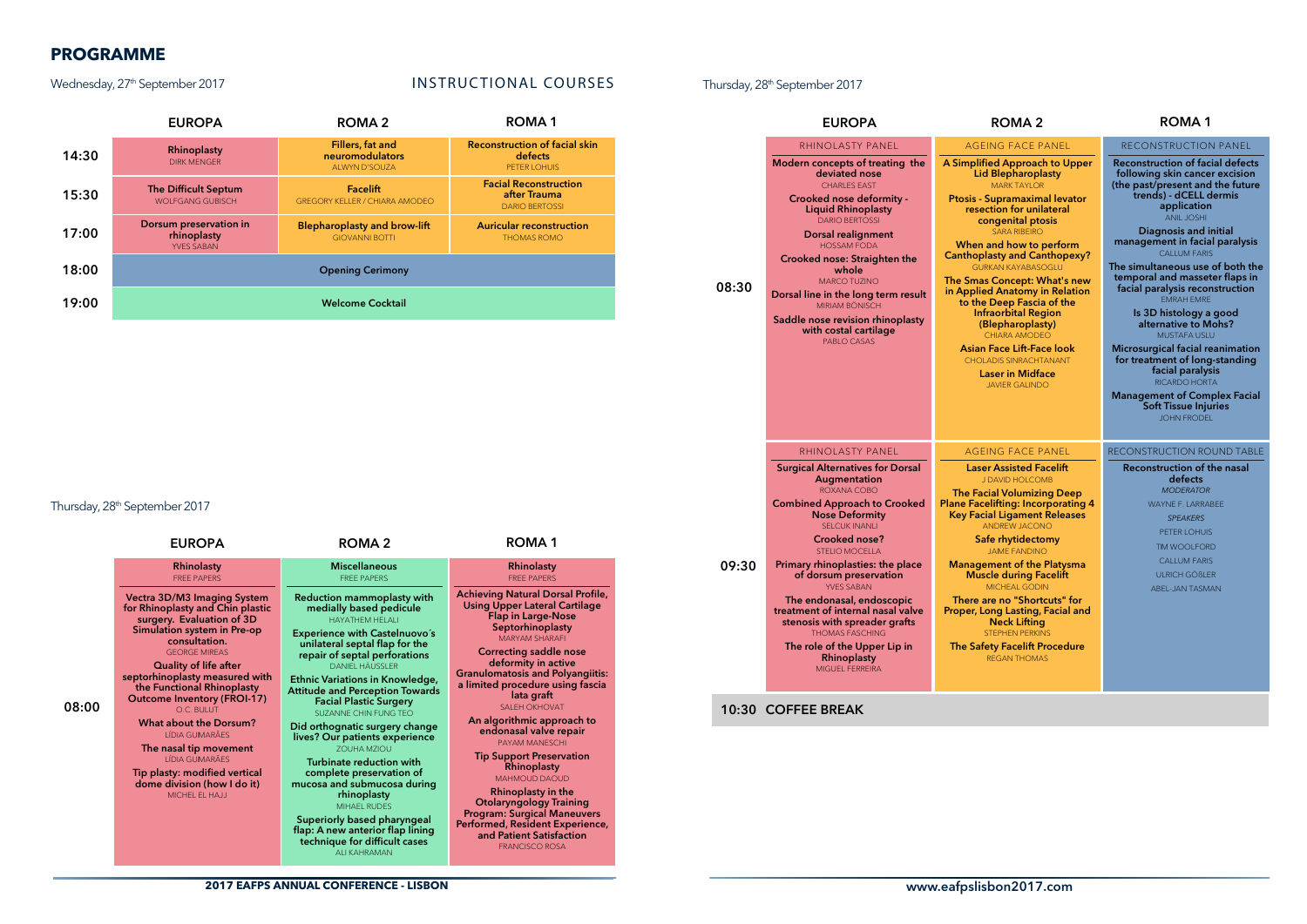### Thursday, 28<sup>th</sup> September 2017 **Thursday, 28<sup>th</sup>** September 2017

| EUROPA                                                                                                                                                                                                                                                                                                                                                                                                                                                                                                                                                                                                                               | ROMA <sub>2</sub>                                                                                                                                                                                                                                                                                                                                                                                                                                                                                                                                                                                                                                                 | ROMA <sub>1</sub>                                                                                                                                                                                                                                                                                                                                                                                                                                                                                                                                                                                                                                                                                                                                                           |       | <b>EUROPA</b>                                                                                                                                                                                                                                                                                                                                                                                                                                                                                                                                        | <b>ROMA 2</b>                                                                                                                                                                                                                                                                                                                                                                                                                                                                                                                                                                                                                                                                                                                               | <b>ROMA1</b>                                                                                                                                                                                                                                                                                                                                                                                             |
|--------------------------------------------------------------------------------------------------------------------------------------------------------------------------------------------------------------------------------------------------------------------------------------------------------------------------------------------------------------------------------------------------------------------------------------------------------------------------------------------------------------------------------------------------------------------------------------------------------------------------------------|-------------------------------------------------------------------------------------------------------------------------------------------------------------------------------------------------------------------------------------------------------------------------------------------------------------------------------------------------------------------------------------------------------------------------------------------------------------------------------------------------------------------------------------------------------------------------------------------------------------------------------------------------------------------|-----------------------------------------------------------------------------------------------------------------------------------------------------------------------------------------------------------------------------------------------------------------------------------------------------------------------------------------------------------------------------------------------------------------------------------------------------------------------------------------------------------------------------------------------------------------------------------------------------------------------------------------------------------------------------------------------------------------------------------------------------------------------------|-------|------------------------------------------------------------------------------------------------------------------------------------------------------------------------------------------------------------------------------------------------------------------------------------------------------------------------------------------------------------------------------------------------------------------------------------------------------------------------------------------------------------------------------------------------------|---------------------------------------------------------------------------------------------------------------------------------------------------------------------------------------------------------------------------------------------------------------------------------------------------------------------------------------------------------------------------------------------------------------------------------------------------------------------------------------------------------------------------------------------------------------------------------------------------------------------------------------------------------------------------------------------------------------------------------------------|----------------------------------------------------------------------------------------------------------------------------------------------------------------------------------------------------------------------------------------------------------------------------------------------------------------------------------------------------------------------------------------------------------|
| <b>JOLASTY PANEL</b>                                                                                                                                                                                                                                                                                                                                                                                                                                                                                                                                                                                                                 | <b>AGEING FACE PANEL</b>                                                                                                                                                                                                                                                                                                                                                                                                                                                                                                                                                                                                                                          | RHINOLASTY PANEL                                                                                                                                                                                                                                                                                                                                                                                                                                                                                                                                                                                                                                                                                                                                                            |       | RHINOLASTY VIDEO PANEL                                                                                                                                                                                                                                                                                                                                                                                                                                                                                                                               | AGEING FACE VIDEO PANEL                                                                                                                                                                                                                                                                                                                                                                                                                                                                                                                                                                                                                                                                                                                     | RHINOLASTY PANEL                                                                                                                                                                                                                                                                                                                                                                                         |
| Iarmonize the Ethnic<br><b>Nose</b><br><b>ARTUR GRINFELD</b><br>utterfly Wings in the<br>tment of Valvular<br>Insufficiency<br><b>HINGTON ALMEIDA</b><br>ders: When does the<br>dle vault collapse<br><b>BEL-JAN TASMAN</b><br>c Rhinoplasty: The<br>ge of Practicing in A<br>ticultural Society<br><b>NDRES GANTOUS</b><br>al impact of changing<br>d position of the nasal<br>radix<br>PIETRO PALMA<br>s to avoid inverted-V<br>SÉ CARLOS NEVES<br><b>ASTY ROUND TABLE</b><br>ich grafts, why?<br><b>MODERATOR</b><br><b>FAZIL APAYDIN</b><br><b>SPEAKERS</b><br><b>HOSSAM FODA</b><br><b>LEILA FREIRE</b><br><b>SANTDEEP PAUN</b> | <b>An Effective Minimally Invasive</b><br><b>Necklift with RF Skin Tightening</b><br>(FaceTite)<br><b>GREGORY KELLER / RICHARD GENTILE</b><br><b>MACS lift. What can we expect?</b><br><b>ULLAS RAGHAVAN</b><br><b>Biplanar frontoplasty:</b><br>subperiosteal and subcutaneous<br>approach: Long term results<br><b>JORGE USECHE</b><br><b>Eyebrow Lift: Fixation with long</b><br>needle<br><b>LEILA FREIRE</b><br><b>Neck lifting by lasers</b><br>RICHARD GENTILE<br>AGEING FACE ROUND TABLE<br>Facelift - How to get long term<br>stable results?<br><b>MODERATOR</b><br>STEPHEN PERKINS<br><b>SPEAKERS</b><br><b>GIOVANNI BOTTI</b><br><b>ANDREW JACONO</b> | A new classification of spreader<br>flaps<br><b>FAZIL APAYDIN</b><br>Preserving the osteocartilaginous<br>attachments to avoid defects at<br>the keystone<br><b>OLIVIER GERBAULT</b><br>Combined usage of spreader<br>grafts and flaps in deviated nose<br><b>OZAN SEYMER SEZEN</b><br><b>Asian Tailor-made Rhinoplasty</b><br>TONY YU-HSUN CHIU<br>Spreader graft: when not to use it<br><b>BRUNO PAULUCCI</b><br>Small tricks to avoid big surprises<br>in rhinoplasty<br><b>RICARDO RIBEIRO</b><br><b>RHINOLASTY PANEL</b><br>Shield graft as a fundamental<br>option in primary rhinoplasty<br>ALESSANDRO VARINI<br>Improving tip support with septal<br>extension graft<br><b>CEZAR BERGER</b><br><b>Caudal End Transplant for</b><br><b>Optimal Aesthetic Results</b> | 14:00 | <b>Columella retraction suture</b><br><b>GILBERT NOLST TRENITÉ</b><br>The septocolumellar suture<br>ROXANA COBO<br>Septocolumella sling stitch<br><b>CHARLES EAST</b><br>Tongue in groove<br>PETER LOHUIS<br>Alar repositioning and lateral<br>crural turn-in flap<br><b>FAZIL APAYDIN</b><br>Different suture technique in tip<br>plasty (Ronaldo position)<br><b>SUREYYA SENELDIR</b><br><b>Alar Base Reduction</b><br><b>LUCAS PATROCINIO</b><br>Reduction of nasal dorsal hump<br><b>TOM WANG</b><br>Lateral crural strut graft<br>PETER ADAMSON | Peri-orbital anatomy applied to<br>surgery<br><b>YVES SABAN</b><br>Lower blefaroplasty and tear<br>trough treatment<br>MICHELE PASCALI<br><b>Simplified Upper Blefaroplasty</b><br><b>FAUSTO LÓPEZ ULLOA</b><br>Upper Lid Blepharoplasty using a<br>combination of Bipolar<br><b>Tightening and Fat Repositioning</b><br><b>MARK TAYLOR</b><br>My deep plane facelift technique<br><b>WAYNE LARRABEE</b><br><b>Management of the SMAS in</b><br><b>Facelift Surgery</b><br><b>IRA PAPEL</b><br><b>Myotomies in endoscopic</b><br>forehead lifting<br><b>STEPHEN PERKINS</b><br><b>Non-ablational Skin Rejuvenation</b><br><b>ANDREW WINKLER</b><br>Tips and tricks in Application of<br>dCELL dermis in facial defects<br><b>ANIL JOSHI</b> | <b>Grafts in primary Rhinoplasty</b><br><b>RENATO ALVES</b><br>The use of Costal Graft on<br><b>Secondary Rhinoplasty</b><br><b>RICARDO FERRI</b><br><b>Grafting techniques in Open</b><br><b>Rhinoplasty surgery</b><br>PAUL BULUS YAZBEK<br><b>Rhinoplasty under local</b><br>anesthesia-Pearls<br><b>ANTOINE JAKLIS</b><br>Mediterranean nose and profile?<br><b>JIHAD KHOURY</b>                     |
| RAJENDRA BASER<br>ROXANA COBO                                                                                                                                                                                                                                                                                                                                                                                                                                                                                                                                                                                                        | <b>JAME FANDINO</b><br><b>RICHARD GENTILE</b><br><b>OZCAN CAKMAK</b>                                                                                                                                                                                                                                                                                                                                                                                                                                                                                                                                                                                              | <b>DAVID SHERRIS</b><br>Use of costal cartilage in revision<br>rhinoplasty<br>EDUARDO MORERA SERNA<br><b>Technique in Cleft Rhinoplasty:</b><br><b>The Foundation Graft</b><br>GUSTAVO SUÁREZ PÁEZ<br><b>Essential Grafts in Rhinoplasty</b><br>KALPESH S. PATEL                                                                                                                                                                                                                                                                                                                                                                                                                                                                                                            |       | RHINOLASTY VIDEO PANEL<br><b>Management of Tip bossa</b><br><b>HOSSAM FODA</b><br>Lateral Crural Flap technique For<br><b>The Nasal Tip</b><br><b>REGAN THOMAS</b><br>Straitening and repositioning of<br>the lateral crura by Oblique Turn<br>Over                                                                                                                                                                                                                                                                                                  | AGEING FACE VIDEO PANEL<br>The Lower Eyelid and Midface<br><b>Individualized</b><br><b>FRED FEDOK</b><br>Midface lift - How I do it<br><b>GIOVANNI BOTTI</b><br>Midthird lifting - choosing the<br>best option<br>JOSE ANTONIO PATROCINIO                                                                                                                                                                                                                                                                                                                                                                                                                                                                                                   | RHINOLASTY PANEL<br><b>Comparison of postoperative</b><br>donor-site pain following rib<br>harvesting: muscle-sparing<br>versus muscle-cutting technique<br><b>BERKE ÖZÜCER</b><br>Septo-rhinoplasty in Children -<br><b>Current status</b><br><b>BRAJENDRA BASER</b>                                                                                                                                    |
| <b>SYMPOSIUM</b>                                                                                                                                                                                                                                                                                                                                                                                                                                                                                                                                                                                                                     |                                                                                                                                                                                                                                                                                                                                                                                                                                                                                                                                                                                                                                                                   |                                                                                                                                                                                                                                                                                                                                                                                                                                                                                                                                                                                                                                                                                                                                                                             | 15:00 | ABDULKADIR GÖKSEL<br>Lateral Crus Pull-Up Technique<br><b>DIRK MENGER</b><br>The combined lower lateral<br>cephalic turn in flap and lateral<br>crural strut graft<br><b>KALPESH PATEL</b><br>Saddle nose: total L-strut<br>reconstruction by conchal<br>cartilage<br><b>JOSÉ CARLOS NEVES</b><br><b>Nasal Fat Grafting</b><br><b>MOHSEN NARAGHI</b><br>How the fix severe droopy tip<br>SUREYYA SENELDIR<br><b>Premaxillary augmentation</b><br><b>HOSSAM FODA</b>                                                                                  | <b>Midface lift</b><br>MICHELE PASCALI<br><b>Midface lift</b><br><b>OZCAN CAKMAK</b><br><b>Lifting the Midface with</b><br><b>Hyaluronic Acid Filler</b><br><b>RAMI BATNIJI</b>                                                                                                                                                                                                                                                                                                                                                                                                                                                                                                                                                             | <b>Closed Rhinoplasty</b><br><b>CARLOS GARCÍA HERRERA</b><br><b>External and Internal Nasal Valve</b><br><b>Stabilization by Titanium</b><br><b>Implants: A New Frontier</b><br>DANIEL À WENGEN<br><b>Maxillary Asymmetry in deviated</b><br>noses: how to notice, what to do?<br><b>DENIZHAN DIZDAR</b><br>Postoperative Pain, Edema, and<br><b>Ecchymosis After Rhinoplasty</b><br><b>GOKCE SIMSEK</b> |

|       | <b>EUROPA</b>                                                                                                                                                                                                                                                                                                                                                                                                                                                                                                                                                                   | <b>ROMA 2</b>                                                                                                                                                                                                                                                                                                                                                                                                                                                                | <b>ROMA1</b>                                                                                                                                                                                                                                                                                                                                                                                                                                                                                                                              |
|-------|---------------------------------------------------------------------------------------------------------------------------------------------------------------------------------------------------------------------------------------------------------------------------------------------------------------------------------------------------------------------------------------------------------------------------------------------------------------------------------------------------------------------------------------------------------------------------------|------------------------------------------------------------------------------------------------------------------------------------------------------------------------------------------------------------------------------------------------------------------------------------------------------------------------------------------------------------------------------------------------------------------------------------------------------------------------------|-------------------------------------------------------------------------------------------------------------------------------------------------------------------------------------------------------------------------------------------------------------------------------------------------------------------------------------------------------------------------------------------------------------------------------------------------------------------------------------------------------------------------------------------|
|       | RHINOLASTY PANEL                                                                                                                                                                                                                                                                                                                                                                                                                                                                                                                                                                | AGFING FACE PANEL                                                                                                                                                                                                                                                                                                                                                                                                                                                            | RHINOI ASTY PANEL                                                                                                                                                                                                                                                                                                                                                                                                                                                                                                                         |
| 11:00 | How to Harmonize the Ethnic<br><b>Nose</b><br><b>ARTUR GRINFELD</b><br>Use of Butterfly Wings in the<br><b>Treatment of Valvular</b><br><b>Insufficiency</b><br><b>WASHINGTON ALMEIDA</b><br>No spreaders: When does the<br>middle vault collapse<br><b>ABFI-JAN TASMAN</b><br><b>Ethnic Rhinoplasty: The</b><br><b>Challenge of Practicing in A</b><br><b>Multicultural Society</b><br><b>ANDRES GANTOUS</b><br>The visual impact of changing<br>depth and position of the nasal<br>radix<br>PIETRO PALMA<br><b>Strategies to avoid inverted-V</b><br><b>JOSÉ CARLOS NEVES</b> | <b>An Effective Minimally Invasive</b><br><b>Necklift with RF Skin Tightening</b><br>(FaceTite)<br><b>GREGORY KELLER / RICHARD GENTILE</b><br><b>MACS lift. What can we expect?</b><br><b>ULLAS RAGHAVAN</b><br><b>Biplanar frontoplasty:</b><br>subperiosteal and subcutaneous<br>approach: Long term results<br><b>JORGE USECHE</b><br><b>Eyebrow Lift: Fixation with long</b><br>needle<br><b>LEILA FREIRE</b><br><b>Neck lifting by lasers</b><br><b>RICHARD GENTILE</b> | A new classification of spreader<br>flaps<br><b>FAZIL APAYDIN</b><br>Preserving the osteocartilaginous<br>attachments to avoid defects at<br>the keystone<br><b>OLIVIER GERBAULT</b><br>Combined usage of spreader<br>grafts and flaps in deviated nose<br><b>OZAN SEYMER SEZEN</b><br><b>Asian Tailor-made Rhinoplasty</b><br><b>TONY YU-HSUN CHIU</b><br>Spreader graft: when not to use it<br><b>BRUNO PAULUCCI</b><br>Small tricks to avoid big surprises<br>in rhinoplasty<br><b>RICARDO RIBEIRO</b>                                 |
| 12:00 | RHINOLASTY ROUND TABLE<br>Which grafts, why?<br><b>MODERATOR</b><br><b>FAZII APAYDIN</b><br><b>SPEAKERS</b><br><b>HOSSAM FODA</b><br><b>LEILA FREIRE</b><br><b>SANTDEEP PAUN</b><br><b>BRAJENDRA BASER</b><br>ROXANA COBO                                                                                                                                                                                                                                                                                                                                                       | <b>AGEING FACE ROUND TABLE</b><br>Facelift - How to get long term<br>stable results?<br><b>MODERATOR</b><br><b>STEPHEN PERKINS</b><br><b>SPEAKERS</b><br><b>GIOVANNI BOTTI</b><br><b>ANDREW JACONO</b><br><b>JAME FANDINO</b><br><b>RICHARD GENTILE</b><br><b>OZCAN CAKMAK</b>                                                                                                                                                                                               | RHINOLASTY PANEL<br>Shield graft as a fundamental<br>option in primary rhinoplasty<br>ALESSANDRO VARINI<br>Improving tip support with septal<br>extension graft<br><b>CEZAR BERGER</b><br><b>Caudal End Transplant for</b><br><b>Optimal Aesthetic Results</b><br><b>DAVID SHERRIS</b><br>Use of costal cartilage in revision<br>rhinoplasty<br><b>FDUARDO MORERA SERNA</b><br>Technique in Cleft Rhinoplasty:<br><b>The Foundation Graft</b><br>GUSTAVO SUÁREZ PÁEZ<br><b>Essential Grafts in Rhinoplasty</b><br><b>KALPESH S. PATEL</b> |

### 13:00 **LUNCH SYMPOSIUM**



**2017 EAFPS ANNUAL CONFERENCE - LISBON** www.eafpslisbon2017.com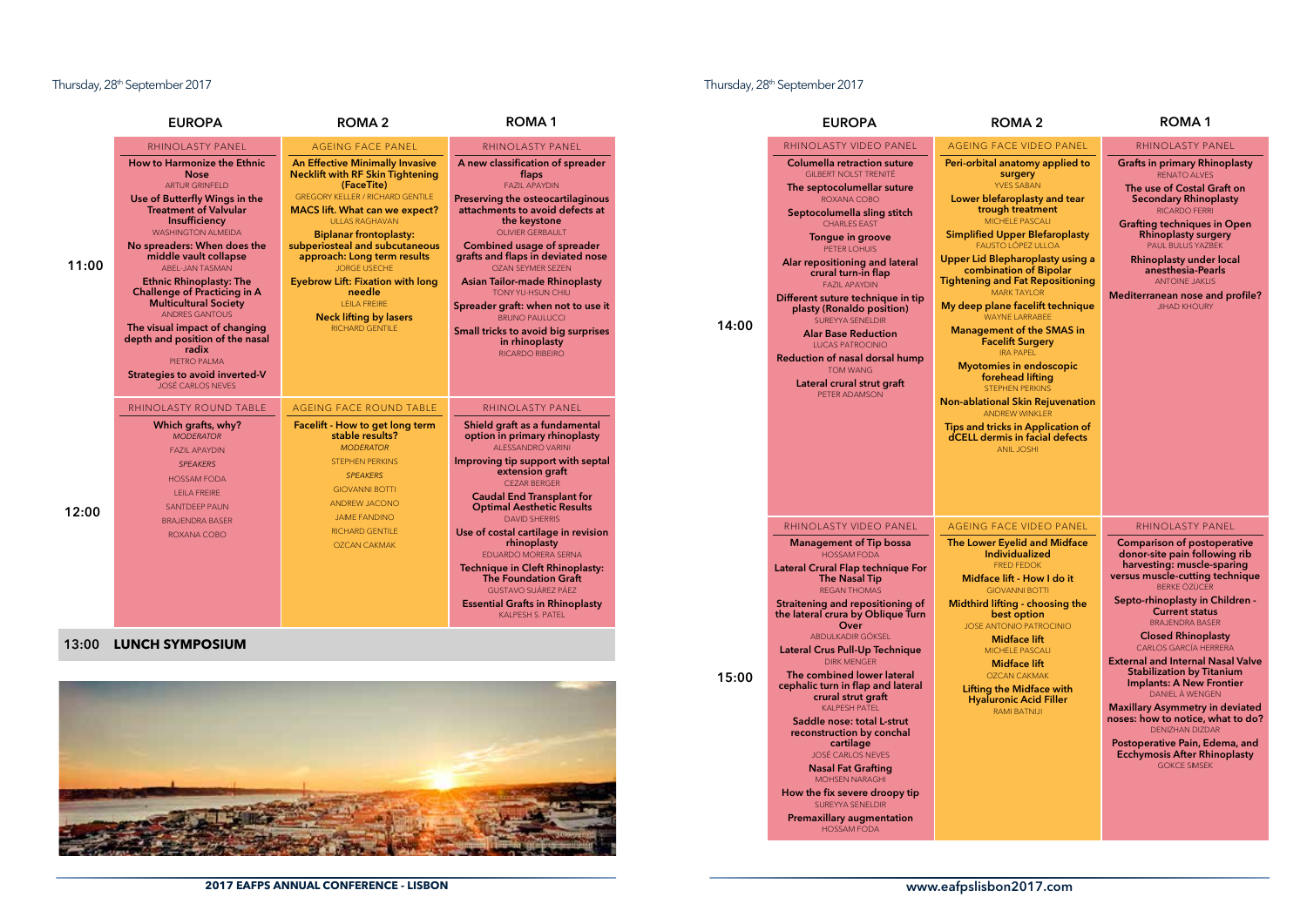### Thursday, 28th September 2017

#### FRIDAY, 29TH SEPTEMBER 2017

|       | <b>EUROPA</b>                                                                                                                                                                                                                                                                                                                                                                                                                                                                                        | <b>ROMA2</b>                                                                                                                                                                                                                                                                                                                                                                                                                                                                                                                                                                                | <b>ROMA1</b>                                                                                                                                                                                                                                                                                                                                                                                                                                                                                                                                                                                                   |       | <b>EUROPA</b>                                                                                                                                                                                                                                                                                                                                                                                                                                                                                                                                                                                              | <b>ROMA 2</b>                                                                                                                                                                                                                                                                                                                                                                                                                                                                                                                                               |
|-------|------------------------------------------------------------------------------------------------------------------------------------------------------------------------------------------------------------------------------------------------------------------------------------------------------------------------------------------------------------------------------------------------------------------------------------------------------------------------------------------------------|---------------------------------------------------------------------------------------------------------------------------------------------------------------------------------------------------------------------------------------------------------------------------------------------------------------------------------------------------------------------------------------------------------------------------------------------------------------------------------------------------------------------------------------------------------------------------------------------|----------------------------------------------------------------------------------------------------------------------------------------------------------------------------------------------------------------------------------------------------------------------------------------------------------------------------------------------------------------------------------------------------------------------------------------------------------------------------------------------------------------------------------------------------------------------------------------------------------------|-------|------------------------------------------------------------------------------------------------------------------------------------------------------------------------------------------------------------------------------------------------------------------------------------------------------------------------------------------------------------------------------------------------------------------------------------------------------------------------------------------------------------------------------------------------------------------------------------------------------------|-------------------------------------------------------------------------------------------------------------------------------------------------------------------------------------------------------------------------------------------------------------------------------------------------------------------------------------------------------------------------------------------------------------------------------------------------------------------------------------------------------------------------------------------------------------|
| 16:00 | <b>COFFEE BREAK</b>                                                                                                                                                                                                                                                                                                                                                                                                                                                                                  |                                                                                                                                                                                                                                                                                                                                                                                                                                                                                                                                                                                             |                                                                                                                                                                                                                                                                                                                                                                                                                                                                                                                                                                                                                |       | Ageing<br><b>FREE PAPERS</b>                                                                                                                                                                                                                                                                                                                                                                                                                                                                                                                                                                               | Rhinolasty<br><b>FREE PAPERS</b>                                                                                                                                                                                                                                                                                                                                                                                                                                                                                                                            |
| 16:30 | <b>RHINOLASTY PANEL</b><br>Alar base refinement<br>PETER ADAMSON<br>Long-term results of Upper<br><b>Laterals Closing</b><br><b>CAN ALPER CAGICI</b><br>L-frame and septal<br>reconstruction with septum,<br>ear and rib cartilage grafts<br><b>SEBASTIAN HAACK</b><br><b>Rhinoplasty: How much surgery</b><br>does it take to make a happy<br>patient?<br>ABEL-JAN TASMAN<br><b>Precise Sectioning of Costal</b><br>Cartilage<br><b>BRIAN WONG</b><br>Grafts around the tip<br><b>SANTDEEP PAUN</b> | <b>AGEING FACE PANEL</b><br>The "full-face-contour" concept:<br>Rethinking and rebuilding the<br>face contours with fat injections<br>in primary and revision<br>rhinoplasty<br>FMRF II HAN<br><b>Rhytidoplasty with extended</b><br><b>SMAS</b> for elevation of the middle<br>third<br><b>CARLOS CAROPRESO</b><br><b>Optimizing periorbital</b><br>rejuvenation with volume<br>restoration<br><b>ALEXANDER DONATH</b><br>Deep plane face lifting with<br>multilayer fat augmentation<br><b>TEVFIK SOZEN</b><br><b>Advanced botulinum toxin A</b><br>applications<br><b>CORINTHA VIANA</b> | <b>MISCELLANEOUS PANEL</b><br><b>Social Media and You(Tube)!</b><br>What's new in 2017?<br><b>ANDREW WINKLER</b><br>Total reconstruction of the<br>columella<br><b>DIRK MENGER</b><br><b>Avoiding Skeletonized</b><br>Post-Blepharoplasty Eyelids with<br><b>Advanced Volumizing</b><br><b>Techniques in Upper and Lower</b><br><b>Eyelid Blepharoplasty</b><br>ANDREW JACONO<br><b>Office treatment options</b><br><b>TOM WANG</b><br>The Tear Trough/Infraorbital<br>Hollows: When do I Fill and<br>When do I reposition fat?<br>RAMI BATNIJI<br>Intermediate double osteotomy:<br>Indications and technique | 08:00 | The Eyebrow-alar line: a useful<br>tool in the assessment and<br>surgical planning of complex<br>traumatic nasal deformities<br>SALEH OKHOVAT<br>Blepharoplasty: a way towards a<br>suitable cosmetic surgery<br><b>SIRINE TRITAR</b><br><b>Acquired Deep Superior Sulcus:</b><br><b>Treatment with Hyaluronic Acid.</b><br><b>Case Report</b><br>THIFRRY MAI FT<br>Palabebral suspension by<br>orbicularis muscle in the<br>treatment of blepharospasm.<br>Case report<br>THIERRY MALET<br>The use of facial fat grafting:<br>From reconstruction to aesthetics<br>ZOUHA MZIOU<br><b>RHINOLASTY PANEL</b> | Covering the dorsum with upper<br>lateral cartilges<br><b>ALPER CAN CAGICI</b><br>Secondary cleft-lip rhinoplasty<br><b>AYACHI SAMIA</b><br><b>Customized Intercrutal</b><br><b>Columellar Strut Graft:</b><br><b>Controlling Tip Projection and</b><br><b>Dorsum-Tip Relationship</b><br><b>MARCO MENEZES PERES</b><br>A Classification of nasal packing<br><b>DARINKA HANGA</b><br>Secondary cleft lip rhinoplasty<br>RAMZI MOATEMRI<br><b>Augmentation rhinoplasties:</b><br>indications and results<br><b>SIRINE TRITAR</b><br><b>AGEING FACE PANEL</b> |
|       |                                                                                                                                                                                                                                                                                                                                                                                                                                                                                                      | <b>Management of ptosis</b><br><b>ISKENDER ALKIN SOLMAZ</b>                                                                                                                                                                                                                                                                                                                                                                                                                                                                                                                                 | ALIREZA MESBAHI                                                                                                                                                                                                                                                                                                                                                                                                                                                                                                                                                                                                |       | The role of the Endoscope in<br>Rhinoplasty<br><b>HANS BRINER</b>                                                                                                                                                                                                                                                                                                                                                                                                                                                                                                                                          | My filler techniques<br>ALWYN D'SOUZA                                                                                                                                                                                                                                                                                                                                                                                                                                                                                                                       |
| 17:30 | <b>JOSEPH LECTURE</b>                                                                                                                                                                                                                                                                                                                                                                                                                                                                                |                                                                                                                                                                                                                                                                                                                                                                                                                                                                                                                                                                                             |                                                                                                                                                                                                                                                                                                                                                                                                                                                                                                                                                                                                                |       | <b>Cleft Rhinoplasty</b><br><b>HOLGER GASSNER</b>                                                                                                                                                                                                                                                                                                                                                                                                                                                                                                                                                          | <b>Facial Reanimation with Botox:</b><br>the Release of Smile<br>CHRISTOPH SCHLEGEL-WAGNER                                                                                                                                                                                                                                                                                                                                                                                                                                                                  |
| 18:00 | <b>APTOS WORKSHOP</b><br>The ultimate trend in non<br>surgical thread lifting: new<br>generation of Aptos absorbable<br>threads<br><b>IRINA POLEVA</b>                                                                                                                                                                                                                                                                                                                                               | The skin in the ageing patient -<br><b>Live Chemical Peel</b><br><b>JARL BUNAES</b>                                                                                                                                                                                                                                                                                                                                                                                                                                                                                                         | <b>Workshop 3</b>                                                                                                                                                                                                                                                                                                                                                                                                                                                                                                                                                                                              | 08:30 | <b>Functional Philosophy in</b><br>Rhinoseptoplasty<br><b>IGNAZIO TASCA</b><br><b>Translating your Rhinoplasty</b><br>brand into compelling customer<br>experiences<br><b>IRINA VASILENKO</b>                                                                                                                                                                                                                                                                                                                                                                                                              | <b>Fillers In The Periorbital Area</b><br><b>JOSE JURADO</b><br>Perioral rejuvenation of the<br>perioral region using the Juva<br><b>Bite system</b><br><b>THOMAS ROMO</b><br><b>Facelifting combined with fat</b>                                                                                                                                                                                                                                                                                                                                          |
| 20:00 | <b>FACULTY DINNER</b>                                                                                                                                                                                                                                                                                                                                                                                                                                                                                |                                                                                                                                                                                                                                                                                                                                                                                                                                                                                                                                                                                             |                                                                                                                                                                                                                                                                                                                                                                                                                                                                                                                                                                                                                |       | Rhinoplasty in patients with facial<br>asymmetries                                                                                                                                                                                                                                                                                                                                                                                                                                                                                                                                                         | grafting: my 20 year experience<br><b>THOMAS TZIKAS</b>                                                                                                                                                                                                                                                                                                                                                                                                                                                                                                     |



|       | <b>EUROPA</b>                                                                                                                                                                                                                                                                                                                                                                                                                                                                                                                                                                                                      | <b>ROMA 2</b>                                                                                                                                                                                                                                                                                                                                                                                                                                                                                                                             | <b>ROMA1</b>                                                                                                                                                                                                                                                                                                                                                                                                                                                                                                                                                                         |
|-------|--------------------------------------------------------------------------------------------------------------------------------------------------------------------------------------------------------------------------------------------------------------------------------------------------------------------------------------------------------------------------------------------------------------------------------------------------------------------------------------------------------------------------------------------------------------------------------------------------------------------|-------------------------------------------------------------------------------------------------------------------------------------------------------------------------------------------------------------------------------------------------------------------------------------------------------------------------------------------------------------------------------------------------------------------------------------------------------------------------------------------------------------------------------------------|--------------------------------------------------------------------------------------------------------------------------------------------------------------------------------------------------------------------------------------------------------------------------------------------------------------------------------------------------------------------------------------------------------------------------------------------------------------------------------------------------------------------------------------------------------------------------------------|
|       | <b>Ageing</b><br><b>FREE PAPERS</b>                                                                                                                                                                                                                                                                                                                                                                                                                                                                                                                                                                                | Rhinolasty<br><b>FREE PAPERS</b>                                                                                                                                                                                                                                                                                                                                                                                                                                                                                                          | Rhinolasty<br><b>FREE PAPERS</b>                                                                                                                                                                                                                                                                                                                                                                                                                                                                                                                                                     |
| 08:00 | The Eyebrow-alar line: a useful<br>tool in the assessment and<br>surgical planning of complex<br>traumatic nasal deformities<br><b>SAI FH OKHOVAT</b><br>Blepharoplasty: a way towards a<br>suitable cosmetic surgery<br><b>SIRINE TRITAR</b><br><b>Acquired Deep Superior Sulcus:</b><br><b>Treatment with Hyaluronic Acid.</b><br><b>Case Report</b><br><b>THIERRY MALET</b><br>Palabebral suspension by<br>orbicularis muscle in the<br>treatment of blepharospasm.<br>Case report<br><b>THIERRY MALET</b><br>The use of facial fat grafting:<br><b>From reconstruction to aesthetics</b><br><b>ZOUHA MZIOU</b> | Covering the dorsum with upper<br>lateral cartilges<br><b>ALPER CAN CAGICI</b><br>Secondary cleft-lip rhinoplasty<br><b>AYACHI SAMIA</b><br><b>Customized Intercrutal</b><br><b>Columellar Strut Graft:</b><br><b>Controlling Tip Projection and</b><br><b>Dorsum-Tip Relationship</b><br>MARCO MENEZES PERES<br>A Classification of nasal packing<br><b>DARINKA HANGA</b><br>Secondary cleft lip rhinoplasty<br>RAMZI MOATEMRI<br><b>Augmentation rhinoplasties:</b><br>indications and results<br><b>SIRINE TRITAR</b>                  | Rhinoplasty: which technique for<br>which nose?<br><b>HAYATHEM HELALI</b><br>Profiloplasty of the lower face<br>with orthognatic surgery<br><b>ZOUHA MZIOU</b><br>The effect of medial osteotomies<br>on nasal mucosa: revisited<br><b>TALAL ALANDEJANI</b><br>Complete release vs. Delivery<br>approach in Endonasal<br><b>Rhinoplasty: Outcome analysis</b><br><b>MIHAEL RUDES</b><br>Boxy tip operation with open<br>and closed approach<br>ASGHAR MEMARZADEH                                                                                                                     |
|       | RHINOLASTY PANEL                                                                                                                                                                                                                                                                                                                                                                                                                                                                                                                                                                                                   | <b>AGEING FACE PANEL</b>                                                                                                                                                                                                                                                                                                                                                                                                                                                                                                                  | <b>RHINOLASTY PANEL</b>                                                                                                                                                                                                                                                                                                                                                                                                                                                                                                                                                              |
| 08:30 | The role of the Endoscope in<br>Rhinoplasty<br><b>HANS BRINER</b><br><b>Cleft Rhinoplasty</b><br><b>HOLGER GASSNER</b><br><b>Functional Philosophy in</b><br><b>Rhinoseptoplasty</b><br><b>IGNAZIO TASCA</b><br><b>Translating your Rhinoplasty</b><br>brand into compelling customer<br>experiences<br><b>IRINA VASILENKO</b><br>Rhinoplasty in patients with facial<br>asymmetries<br><b>JOCHEN WURM</b><br>What I have changed in<br>Rhinoplasty over the last 5 years<br><b>JULIAN ROWE-JONES</b>                                                                                                              | <b>My filler techniques</b><br><b>ALWYN D'SOUZA</b><br><b>Facial Reanimation with Botox:</b><br>the Release of Smile<br>CHRISTOPH SCHLEGEL-WAGNER<br><b>Fillers In The Periorbital Area</b><br><b>JOSE JURADO</b><br>Perioral rejuvenation of the<br>perioral region using the Juva<br><b>Bite system</b><br><b>THOMAS ROMO</b><br><b>Facelifting combined with fat</b><br>grafting: my 20 year experience<br><b>THOMAS TZIKAS</b><br><b>From body fillers complications</b><br>to facial fillers complications<br><b>ALAIN TENENBAUM</b> | <b>African-American Rhinoplasty</b><br><b>LUCAS PATROCINIO</b><br><b>Male Nose: Pitfalls and Pearls</b><br>M. GUVEN GUVENC<br><b>Conservative X Traditional</b><br>resective Rhinoplasty -<br>Dorsum Approach<br><b>MARIO FERRAZ</b><br>The Arabian Male Rhinoplasty<br><b>Patient</b><br><b>HIBA AL REEFY</b><br><b>Are African-American noses</b><br>really African: An Anatomical<br>Analysis<br><b>CAMERON MACINTOSH</b><br><b>Asymmetric Face and Nose:</b><br><b>Surgical Techniques</b><br><b>RENE WEFFER</b><br><b>Evaluation of nasal valve lift</b><br><b>WERNER HEPPT</b> |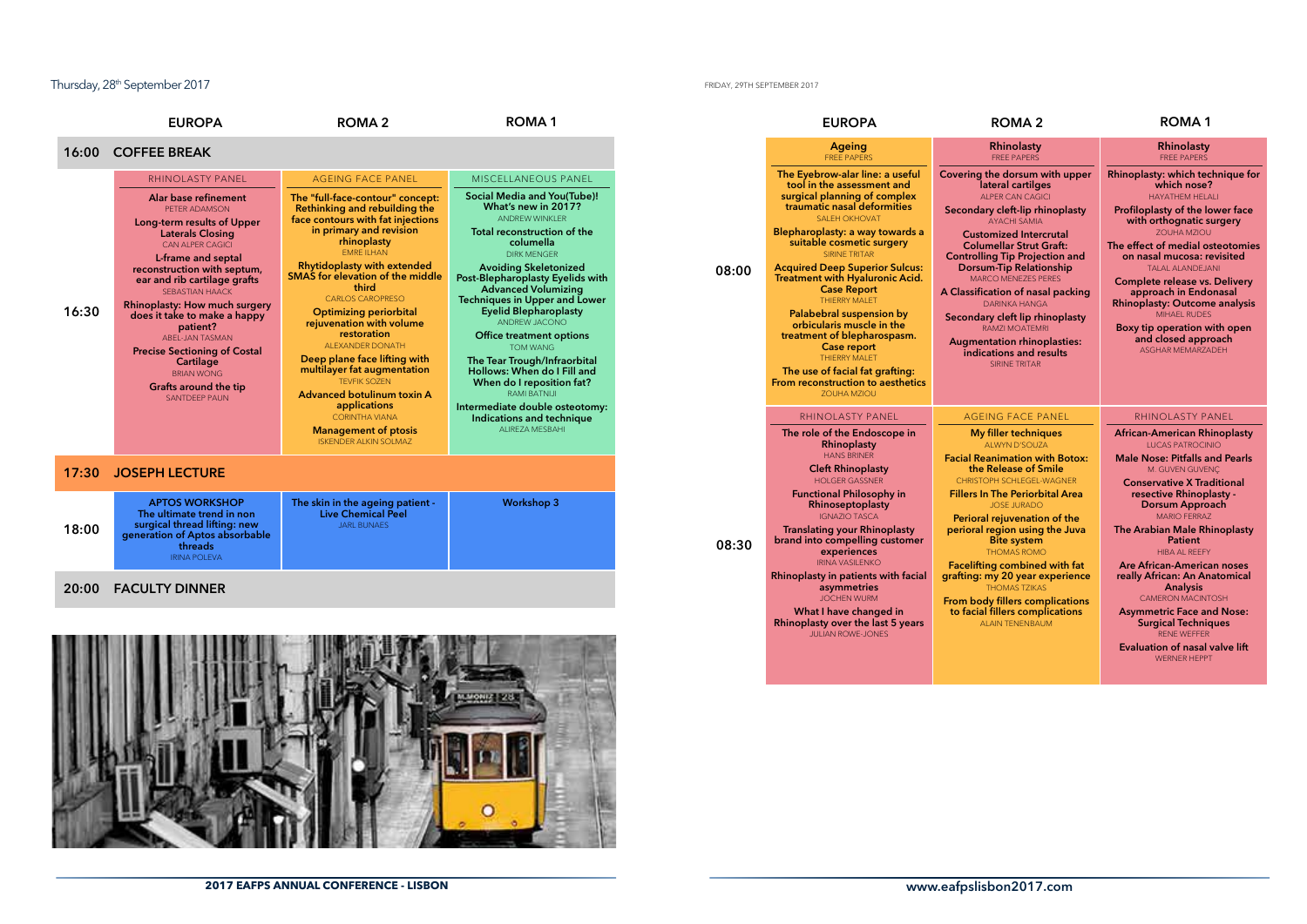### Friday, 29th September 2017

### Friday, 29th September 2017

|       | <b>EUROPA</b>                                                                                                                                                                                                                                                                        | ROMA <sub>2</sub>                                                                                                                                                                                                                                                                 | <b>ROMA1</b>                                                                                                                                                                                                                                                                               |
|-------|--------------------------------------------------------------------------------------------------------------------------------------------------------------------------------------------------------------------------------------------------------------------------------------|-----------------------------------------------------------------------------------------------------------------------------------------------------------------------------------------------------------------------------------------------------------------------------------|--------------------------------------------------------------------------------------------------------------------------------------------------------------------------------------------------------------------------------------------------------------------------------------------|
|       | <b>RHINOLASTY ROUND TABLE</b>                                                                                                                                                                                                                                                        | <b>AGEING FACE PANEL</b>                                                                                                                                                                                                                                                          | <b>RECONSTRUCTION PANEL</b>                                                                                                                                                                                                                                                                |
|       | Refinements in tip surgery<br><b>MODERATOR</b><br>PIETRO PALMA                                                                                                                                                                                                                       | Surgical management of the<br>aging forehead<br>PETER ADAMSON                                                                                                                                                                                                                     | <b>Reconstruction of congenital</b><br>auricular deformity<br>MIRTA REKSODIPUTRO                                                                                                                                                                                                           |
|       | <b>SPEAKERS</b><br>ABDULKADIR GÖKSEL<br><b>ANTONIO CARLOS CEDIN</b>                                                                                                                                                                                                                  | <b>Open the Eyes!: Combining</b><br><b>Endoscopic Brow Lift and Upper</b><br><b>Blepharoplasty</b><br><b>RAMI BATNIJI</b>                                                                                                                                                         | Flap and grafts : guiding<br>concepts in aesthetic nasal<br>reconstruction<br><b>GIANFRANCO SCHIAVONE</b>                                                                                                                                                                                  |
| 09:30 | <b>ALIREZA MESBAHI</b><br><b>FRANK RIEDEL</b><br><b>DIRK MENGER</b>                                                                                                                                                                                                                  | <b>Endoscopic forehead lift -</b><br>finetuning a great procedure<br><b>CASPER WEVER</b>                                                                                                                                                                                          | <b>Effectiveness of delayed repair in</b><br>reducing the defect size after<br>removal of skin cancer<br><b>ISA KAYA</b>                                                                                                                                                                   |
|       |                                                                                                                                                                                                                                                                                      | <b>Eyebrow Position: Do All Patients</b><br><b>Require a Browlift?</b><br><b>JOHN FRODEL</b><br><b>Minimizing complications of</b>                                                                                                                                                | Paramedian forehead flap in<br>nasal reconstruction<br><b>TIM WOOI FORD</b>                                                                                                                                                                                                                |
|       |                                                                                                                                                                                                                                                                                      | inferior blepharoplasty<br><b>CARLOS CAROPRESO</b>                                                                                                                                                                                                                                | <b>Nasal reconstruction</b><br>UI RICH GÖßLER                                                                                                                                                                                                                                              |
|       |                                                                                                                                                                                                                                                                                      | <b>Asian Double Eyelid Surgery</b><br>PALAPONG CHAYANGSU                                                                                                                                                                                                                          | An additional armamentarium in<br>Perforator Flaps for Head & Neck<br><b>Reconstruction: Free Style</b><br><b>Proximal Peroneal Artery</b><br><b>Perforator Flap</b>                                                                                                                       |
|       |                                                                                                                                                                                                                                                                                      |                                                                                                                                                                                                                                                                                   | SAMUEL MATTINE                                                                                                                                                                                                                                                                             |
| 10:30 | <b>COFFEE BREAK</b><br><b>RHINOLASTY PANEL</b>                                                                                                                                                                                                                                       | <b>AGEING FACE VIDEO PANEL</b>                                                                                                                                                                                                                                                    | RHINOLASTY PANEL                                                                                                                                                                                                                                                                           |
| 11:00 | Psychological aspects of<br>Rhinoplasty<br>ROBERT ANDRE<br>Tips and tricks in Rhinoplasty<br><b>TOM WANG</b><br>Tip refinements in revision<br>surgery<br><b>WOLFGANG GUBISCH</b><br>Comparison of the outcomes of<br>extracorporeal subtotal with<br>in-situ septoplasty in crooked | <b>Composite rhytidectomy</b><br><b>OZCAN CAKMAK</b><br>Tip and trick using fillers in the<br>nose<br><b>FRÉDÉRIC BRACCINI</b><br>The Lateral Temporal Brow Lift<br><b>FRED FEDOK</b><br><b>Endoscopic Browlift: The</b><br><b>Importance of Myectomy</b><br><b>DAVID SHERRIS</b> | Diamond piezo tool in<br>Rhinoplasty<br>ABDULKADIR GÖKSEL<br>Intermediate osteotomies in<br>Rhinoplasty: a new perspective<br><b>DIOGO NUNES</b><br><b>Nasal Osteotomies: Rethinking</b><br>the Logic and Technique<br><b>FREN TASTAN</b><br><b>Importance of Push Down</b><br>Rhinoplasty |
|       | noses: randomized controlled<br>studv<br><b>SERCAN GODE</b><br>Achieving projection and                                                                                                                                                                                              | <b>Endoscopic management of the</b><br><b>Aging Face</b><br><b>THOMAS ROMO</b><br>Lip-lift<br><b>EDUARDO MORERA SERNA</b>                                                                                                                                                         | <b>JUAN DAVID CARVAJAL</b><br>Nasal osteotomies - how it<br>started, what we want today:<br>changing paradigms                                                                                                                                                                             |
|       | definition in thick skin<br>Rhinoplasty<br><b>TOMÁS PATROCINIO</b><br><b>Precision and flexibility in</b><br>aesthetic rhinoplasty: Do we                                                                                                                                            | <b>Laser-Assisted Drug Delivery for</b><br><b>Scars</b><br><b>ANDREW WINKLER</b><br><b>Upper blepharoplasty</b>                                                                                                                                                                   | STEPHAN VLAMINCK<br>Transcutaneous ethmoid plate<br>osteotomies in the treatment of<br>deviated noses<br><b>TAPIO PIRILÄ</b>                                                                                                                                                               |

| <b>EUROPA</b>                                                                                                                                                                                                                                                                                                                                                                      | <b>ROMA 2</b>                                                                                                                                                                                                                                                                                                                                                                                                                                                                                                                                  | ROMA <sub>1</sub>                                                                                                                                                                                                                                                                                                                                                                                                                                                                                                                                                                                                              |             | <b>EUROPA</b>                                                                                                                                                                                                                                                                                                                                                                                                                                                                                                                                                                                                                                                           | <b>ROMA2</b>                                                                                                                                                                                                                                                                                                                                                                                                                                                      | <b>ROMA1</b>                                                                                                                                                                                                                                                                                                                                                                                                                                                                                                                                                                 |
|------------------------------------------------------------------------------------------------------------------------------------------------------------------------------------------------------------------------------------------------------------------------------------------------------------------------------------------------------------------------------------|------------------------------------------------------------------------------------------------------------------------------------------------------------------------------------------------------------------------------------------------------------------------------------------------------------------------------------------------------------------------------------------------------------------------------------------------------------------------------------------------------------------------------------------------|--------------------------------------------------------------------------------------------------------------------------------------------------------------------------------------------------------------------------------------------------------------------------------------------------------------------------------------------------------------------------------------------------------------------------------------------------------------------------------------------------------------------------------------------------------------------------------------------------------------------------------|-------------|-------------------------------------------------------------------------------------------------------------------------------------------------------------------------------------------------------------------------------------------------------------------------------------------------------------------------------------------------------------------------------------------------------------------------------------------------------------------------------------------------------------------------------------------------------------------------------------------------------------------------------------------------------------------------|-------------------------------------------------------------------------------------------------------------------------------------------------------------------------------------------------------------------------------------------------------------------------------------------------------------------------------------------------------------------------------------------------------------------------------------------------------------------|------------------------------------------------------------------------------------------------------------------------------------------------------------------------------------------------------------------------------------------------------------------------------------------------------------------------------------------------------------------------------------------------------------------------------------------------------------------------------------------------------------------------------------------------------------------------------|
| <b>ASTY ROUND TABLE</b>                                                                                                                                                                                                                                                                                                                                                            | <b>AGEING FACE PANEL</b>                                                                                                                                                                                                                                                                                                                                                                                                                                                                                                                       | <b>RECONSTRUCTION PANEL</b>                                                                                                                                                                                                                                                                                                                                                                                                                                                                                                                                                                                                    |             | RHINOLASTY ROUND TABLE                                                                                                                                                                                                                                                                                                                                                                                                                                                                                                                                                                                                                                                  | AGEING FACE ROUND TABLE                                                                                                                                                                                                                                                                                                                                                                                                                                           | <b>EAFPS HISTORY</b>                                                                                                                                                                                                                                                                                                                                                                                                                                                                                                                                                         |
| nents in tip surgery<br><b>MODERATOR</b><br>PIETRO PALMA<br><b>SPEAKERS</b><br><b>DULKADIR GÖKSEL</b><br><b>DNIO CARLOS CEDIN</b><br>LIREZA MESBAHI<br><b>FRANK RIEDEL</b><br><b>DIRK MENGER</b>                                                                                                                                                                                   | Surgical management of the<br>aging forehead<br>PETER ADAMSON<br><b>Open the Eyes!: Combining</b><br><b>Endoscopic Brow Lift and Upper</b><br><b>Blepharoplasty</b><br><b>RAMI BATNIJI</b><br><b>Endoscopic forehead lift -</b><br>finetuning a great procedure<br><b>CASPER WEVER</b><br><b>Eyebrow Position: Do All Patients</b><br><b>Require a Browlift?</b><br><b>JOHN FRODEL</b><br><b>Minimizing complications of</b><br>inferior blepharoplasty<br><b>CARLOS CAROPRESO</b><br><b>Asian Double Eyelid Surgery</b><br>PALAPONG CHAYANGSU | <b>Reconstruction of congenital</b><br>auricular deformity<br><b>MIRTA REKSODIPUTRO</b><br>Flap and grafts : guiding<br>concepts in aesthetic nasal<br>reconstruction<br><b>GIANFRANCO SCHIAVONE</b><br>Effectiveness of delayed repair in<br>reducing the defect size after<br>removal of skin cancer<br><b>ISA KAYA</b><br>Paramedian forehead flap in<br>nasal reconstruction<br><b>TM WOOLFORD</b><br><b>Nasal reconstruction</b><br><b>ULRICH GÖBLER</b><br>An additional armamentarium in<br>Perforator Flaps for Head & Neck<br><b>Reconstruction: Free Style</b><br><b>Proximal Peroneal Artery</b><br>Perforator Flap | 12:00       | <b>Pearls of Revision Rhinoplasty</b><br><b>MODERATOR</b><br><b>GILBERT NOLST TRENITÉ</b><br><b>SPEAKERS</b><br><b>IRA PAPEL</b><br><b>WOLFGANG GUBISCH</b><br><b>JOÃO MANIGLIA</b><br><b>NORMAN PASTOREK</b><br><b>GRANT HAMILTON</b>                                                                                                                                                                                                                                                                                                                                                                                                                                  | Forehead lift - Which technique is<br>the best?<br><b>MODERATOR</b><br>PETER A. ADAMSON<br><b>SPEAKERS</b><br><b>JOHN FRODEL</b><br><b>STEPHEN PERKINS</b><br><b>CASPER WEVER</b><br><b>FRED FEDOK</b><br><b>RAMI BATNIJI</b>                                                                                                                                                                                                                                     | <b>History of Facial Plastic Surgery</b><br>in Germany<br><b>JOCHEN WURM</b><br><b>Important Portrait: Jacques</b><br>Joseph<br><b>JOCHEN WURM</b><br><b>Important Portrait: Claus Walter</b><br><b>WERNER HEPPT</b><br><b>History of Facial Plastic Surgery</b><br>in UK<br><b>HESHAM SALEH</b><br><b>Important Portrait: Tony Bull</b><br><b>HESHAM SALEH</b><br><b>History of Facial Plastic Surgery</b><br>in Italy<br>STELIO MOCELLA<br><b>Important Portrait: Giorgio</b><br>Sulsenti<br><b>IGNAZIO TASCA</b><br><b>History of Facial Plastic Surgery</b><br>in France |
| <b>BREAK</b><br><b>JOLASTY PANEL</b><br>plogical aspects of<br>Rhinoplasty<br><b>ROBERT ANDRE</b><br>tricks in Rhinoplasty                                                                                                                                                                                                                                                         | <b>AGEING FACE VIDEO PANEL</b><br><b>Composite rhytidectomy</b><br><b>OZCAN CAKMAK</b><br>Tip and trick using fillers in the<br>nose                                                                                                                                                                                                                                                                                                                                                                                                           | <b>SAMUEL MATTINE</b><br>RHINOLASTY PANEL<br>Diamond piezo tool in<br>Rhinoplasty<br>ABDULKADIR GÖKSEL<br>Intermediate osteotomies in                                                                                                                                                                                                                                                                                                                                                                                                                                                                                          | 13:00 LUNCH |                                                                                                                                                                                                                                                                                                                                                                                                                                                                                                                                                                                                                                                                         |                                                                                                                                                                                                                                                                                                                                                                                                                                                                   | <b>YVES SABAN</b><br><b>Awakening of Facial Plastic</b><br><b>Surgery in the Netherlands</b><br><b>TAMMO ZIJLKER</b><br>My journey in Facial Plastic<br>Surgery<br><b>GILBERT NOLST TRENITÉ</b><br><b>History of Facial Plastic Surgery</b><br>in Turkey<br><b>OZCAN CAKMAK</b>                                                                                                                                                                                                                                                                                              |
| <b>TOM WANG</b><br>nements in revision<br>surgery<br><b>ILFGANG GUBISCH</b><br>on of the outcomes of<br>poreal subtotal with<br>ptoplasty in crooked<br>ndomized controlled<br>study<br><b>SERCAN GODE</b><br>ing projection and<br>ition in thick skin<br>Rhinoplasty<br><b>MÁS PATROCINIO</b><br>on and flexibility in<br>c rhinoplasty: Do we<br>ve the answer?<br>PIETRO PALMA | FRÉDÉRIC BRACCINI<br>The Lateral Temporal Brow Lift<br><b>FRED FEDOK</b><br><b>Endoscopic Browlift: The</b><br><b>Importance of Myectomy</b><br><b>DAVID SHERRIS</b><br><b>Endoscopic management of the</b><br><b>Aging Face</b><br><b>THOMAS ROMO</b><br>Lip-lift<br>EDUARDO MORERA SERNA<br><b>Laser-Assisted Drug Delivery for</b><br><b>Scars</b><br><b>ANDREW WINKLER</b><br><b>Upper blepharoplasty</b><br>PETER ADAMSON<br>Lower blepharoplasty<br>PETER ADAMSON                                                                        | Rhinoplasty: a new perspective<br><b>DIOGO NUNES</b><br><b>Nasal Osteotomies: Rethinking</b><br>the Logic and Technique<br><b>EREN TASTAN</b><br><b>Importance of Push Down</b><br>Rhinoplasty<br><b>JUAN DAVID CARVAJAL</b><br>Nasal osteotomies - how it<br>started, what we want today:<br>changing paradigms<br><b>STEPHAN VLAMINCK</b><br>Transcutaneous ethmoid plate<br>osteotomies in the treatment of<br>deviated noses<br><b>TAPIO PIRILÄ</b>                                                                                                                                                                        | 14:00       | RHINOLASTY VIDEO PANEL<br><b>Composite graft in Rhinoplasty</b><br><b>TOM WANG</b><br><b>Defining tip Rotation with</b><br><b>Septum Extension Graft</b><br><b>RENATO ALVES</b><br>Septal crossbar technique<br><b>ARMANDO BOCCIERI</b><br><b>Extracorporeal septal</b><br>reconstruction with PDS plate<br><b>MIRIAM BÖNISCH</b><br>Costal cartilage harvesting the<br>safe and painless way<br><b>GRANT HAMILTON</b><br>Shim grafts<br><b>JULIAN ROWE-JONES</b><br><b>Guided alar battens</b><br><b>BOB LERUT</b><br>The "PAT FLAP" -<br>A new technique to cammuflage<br>tip grafts<br><b>TOMÁS PATROCINIO</b><br>Alar rim grafts for nuance<br><b>DANIEL BECKER</b> | <b>RHINOLASTY PANEL</b><br><b>Balance Approach to the dorsum</b><br><b>ANTONIO CARLOS CEDIN</b><br>Nasal dorsum surgery/tricks and<br>tips<br><b>DIOGO CARMO</b><br><b>Diced Cartilage and Platelet Rich</b><br><b>Plasma in Nasal Dorsum</b><br><b>ELEN DE MASI</b><br><b>Dorsum Modification with Let</b><br>Down<br>FAUSTO LÓPEZ ULLOA<br>The Nasal dorsum<br><b>FRANK RIEDEL</b><br><b>Camouflage Rhinoplasty with</b><br>fillers<br><b>FRÉDÉRIC BRACCINI</b> | <b>RHINOLASTY PANEL</b><br>How to improve your results in<br>hump resection<br><b>GILBERT NOLST TRENITÉ</b><br><b>Nasal Dorsal Augmentation:</b><br><b>Multiple Solutions</b><br><b>IRA PAPEL</b><br><b>Management of Radix</b><br><b>Hypoplasia</b><br><b>MOHSEN NARAGHI</b><br><b>Nasal Dorsal Control in</b><br>Rhinoplasty<br>MUNIH SHANDILYA<br><b>Silicone Augmentation</b><br>Rhinoplasty<br>PALAPONG CHAYANGSU<br>Septo-Rhinoplasty of the crooked<br>Asian nose - How to achieve a<br>functional and aesthetic result<br><b>DINI WIDIARNI</b>                       |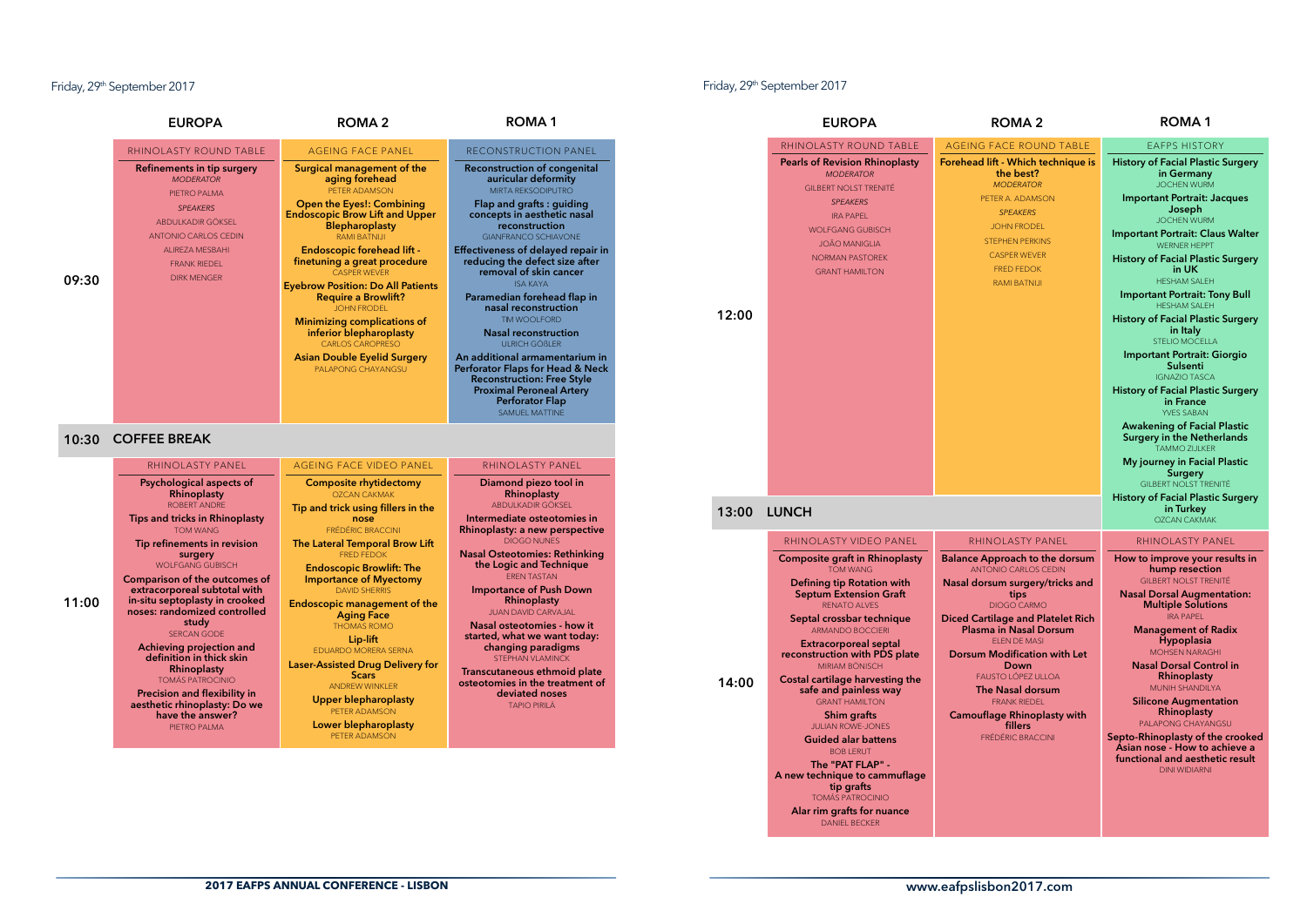### Friday, 29<sup>th</sup> September 2017 **Friday, 29th September 2017**

| RHINOLASTY VIDEO PANEL<br>RHINOLASTY ROUND TABLE<br>RHINOLASTY PANEL<br>Step by step in primary<br><b>Middle vault reconstruction:</b><br><b>Nuances in septoplasty</b><br>rhinoplasty: Basic operation<br>To do or not to do<br><b>GRANT HAMILTON</b><br><b>RICARDO RIBEIRO</b><br><b>MODERATOR</b><br>The nasal septum in twisted nose<br>The Transcutaneous-Transosseous<br><b>HESHAM SALEH</b><br>ABEL-JAN TASMAN<br>Cerclage (TTC) suture to control<br>Septal perforation repair<br><b>SPEAKERS</b><br>the bony pyramid<br><b>JAVIER GALINDO</b><br><b>MILOS KOVACEVIC</b><br><b>SEBASTIAN HAACK</b><br>Septum in Rhinoplasty: graft<br><b>HOLGER GASSNER</b><br><b>Endonasal lateral osteotomies</b><br>harvesting<br><b>CHARLES EAST</b><br>preserving periosteum<br>MIGUEL MANCEBO ALLENDE<br><b>TM WOOLFORD</b><br><b>IGNAZIO TASCA</b><br>Philosophy in Septal Surgery in<br><b>Spreaderflaps in Primary</b><br><b>OLIVIER GERBAULT</b><br><b>Adults</b><br><b>Reduction Rhinoplasty</b><br><b>NEDM PIPIC</b><br>ANTÓNIO SOUSA-VIEIRA<br>15:00<br>Piezo surgery in rhinoplasty.<br>How to solve nasal valve<br>Osteotomies and more<br>problems<br><b>EMRE ILHAN</b><br><b>ARTUR GRINFELD</b><br><b>Nasal Profile Meter</b><br><b>JOSE JURADO</b><br>The short nose<br><b>RUI XAVIER</b><br><b>Lateral Crural Repositioning.</b><br>How I do it?<br>THIAGO OTTONI<br>Correct placement of alar rim<br>grafts<br>ROXANA COBO<br>16:00<br><b>COFFEE BREAK</b><br>RECONSTRUCTION PANEL<br>RHINOLASTY PANEL<br>RHINOPLASTY VIDEO PANEL<br><b>Articulated Alar Rim Graft:</b><br>The radix in rhinoplasty:<br>Smile reanimation with<br><b>Fixation and Insertion</b><br>techniques to control the<br>lengthening temporalis<br>projection<br>myoplasty: 20 years experience<br><b>BRIAN WONG</b><br><b>SEBASTIAN HAACK</b><br><b>DANIEL LABBE</b><br>Piezo and "Door Step" Transplant<br><b>Avoiding &amp; managing frequent</b><br><b>Facial paresis: Global treatment</b><br><b>MILOS KOVACEVIC</b><br><b>Rhinoplasty complications</b><br>from botulinum toxin to surgery<br><b>Usual sequence of osteotomies</b><br><b>DANIEL LABBE</b><br>SAMEER BAFAQEEH<br>in the bony vault narrowing<br>What one can accomplish in<br><b>OLIVIER GERBAULT</b><br>secondary and primary<br>Columellar strut placement via a<br>rhinoplasty without use of costal<br>midcolumellar incision<br>cartilage<br>NORMAN PASTOREK<br><b>STEPHEN PERKINS</b><br>Transverse osteotomies for the<br>Choosing the best grafts<br>16:30<br>severely twisted nose<br><b>DAVID SHERRIS</b><br><b>HESHAM SALEH</b><br>Surgical challenges in<br>Powered rasp<br>posttraumatic rhinoplasty<br><b>DANIEL BECKER</b><br><b>BRAJENDRA BASER</b><br><b>Augmentation of the</b><br><b>Costal reconstruction in revision</b><br><b>Naso-Fronto Angle</b><br>rhinoplasty<br><b>DIRK MENGER</b> |
|------------------------------------------------------------------------------------------------------------------------------------------------------------------------------------------------------------------------------------------------------------------------------------------------------------------------------------------------------------------------------------------------------------------------------------------------------------------------------------------------------------------------------------------------------------------------------------------------------------------------------------------------------------------------------------------------------------------------------------------------------------------------------------------------------------------------------------------------------------------------------------------------------------------------------------------------------------------------------------------------------------------------------------------------------------------------------------------------------------------------------------------------------------------------------------------------------------------------------------------------------------------------------------------------------------------------------------------------------------------------------------------------------------------------------------------------------------------------------------------------------------------------------------------------------------------------------------------------------------------------------------------------------------------------------------------------------------------------------------------------------------------------------------------------------------------------------------------------------------------------------------------------------------------------------------------------------------------------------------------------------------------------------------------------------------------------------------------------------------------------------------------------------------------------------------------------------------------------------------------------------------------------------------------------------------------------------------------------------------------------------------------------------------------------------------------------------------------------------------------------------------------------------------------------------------------------------------------------------------------------------------------------------------------------------------------------------------------------------------------------------------------------------------------------------------------------------------------------------------------------|
|                                                                                                                                                                                                                                                                                                                                                                                                                                                                                                                                                                                                                                                                                                                                                                                                                                                                                                                                                                                                                                                                                                                                                                                                                                                                                                                                                                                                                                                                                                                                                                                                                                                                                                                                                                                                                                                                                                                                                                                                                                                                                                                                                                                                                                                                                                                                                                                                                                                                                                                                                                                                                                                                                                                                                                                                                                                                        |
|                                                                                                                                                                                                                                                                                                                                                                                                                                                                                                                                                                                                                                                                                                                                                                                                                                                                                                                                                                                                                                                                                                                                                                                                                                                                                                                                                                                                                                                                                                                                                                                                                                                                                                                                                                                                                                                                                                                                                                                                                                                                                                                                                                                                                                                                                                                                                                                                                                                                                                                                                                                                                                                                                                                                                                                                                                                                        |
|                                                                                                                                                                                                                                                                                                                                                                                                                                                                                                                                                                                                                                                                                                                                                                                                                                                                                                                                                                                                                                                                                                                                                                                                                                                                                                                                                                                                                                                                                                                                                                                                                                                                                                                                                                                                                                                                                                                                                                                                                                                                                                                                                                                                                                                                                                                                                                                                                                                                                                                                                                                                                                                                                                                                                                                                                                                                        |

#### GENERAL ASSEMBLY OF EAFPS 17:30

#### 20:00 GALA DINNER

### Saturday, 30<sup>th</sup> September 2017

|       | <b>EUROPA</b>                                                                                                                                                                                                                                                                                                                                                                                                                                                                                                                         | <b>ROMA 2</b>                                                                                                                                                                                                                                                                                                                                                                                                                                                                                                                            | <b>ROMA1</b>                                                                                                                                                                                                                                                                                                                                                                                                                                                                                                                   |
|-------|---------------------------------------------------------------------------------------------------------------------------------------------------------------------------------------------------------------------------------------------------------------------------------------------------------------------------------------------------------------------------------------------------------------------------------------------------------------------------------------------------------------------------------------|------------------------------------------------------------------------------------------------------------------------------------------------------------------------------------------------------------------------------------------------------------------------------------------------------------------------------------------------------------------------------------------------------------------------------------------------------------------------------------------------------------------------------------------|--------------------------------------------------------------------------------------------------------------------------------------------------------------------------------------------------------------------------------------------------------------------------------------------------------------------------------------------------------------------------------------------------------------------------------------------------------------------------------------------------------------------------------|
|       | RHINOLASTY PANEL                                                                                                                                                                                                                                                                                                                                                                                                                                                                                                                      | AGFING FACE PANEL                                                                                                                                                                                                                                                                                                                                                                                                                                                                                                                        | MISCELLANEOUS PANEL                                                                                                                                                                                                                                                                                                                                                                                                                                                                                                            |
| 08:30 | The Nasal Tip in Primary<br>Rhinoplasty<br><b>GUILHERME CAMINHA</b><br>The use of the alternative caudal<br>graft in the nasal elongation: The<br>Converse flap of the<br>membranous septum<br>JOÃO MANIGHA<br><b>Dome Division: A Viable</b><br><b>Technique Today?</b><br>ARMANDO BOCCIERI<br><b>Outcome evaluation of</b><br>post-traumatic nose deformity<br>PIER GIORGIO GIACOMINI<br>The bulbous tip<br><b>DANIFI BECKER</b><br>The concept of lateral crural<br>extension grafts in nasal tip<br>surgery<br><b>JOCHEN WURM</b> | Scarless immediate non-surgical<br>facelift by chemical myoplasty<br>and myopexy (Endopeel<br>techniques)<br><b>ALAIN TENENBAUM</b><br><b>Office procedures in Facial</b><br><b>Rejuvenation</b><br><b>ESIN OZLEM ATMIS</b><br><b>Beautification of Afro-latino face</b><br><b>JORGE USECHE</b><br><b>Facial Scar Revision and</b><br><b>Camouflage Techniques</b><br><b>REGAN THOMAS</b><br>The importance of Skin<br><b>JARL BUNAES</b><br><b>Botulinum Toxin in Craniofacial</b><br><b>Pain Management</b><br><b>LUCAS PATROCINIO</b> | Rhinoplasty of the thin skin<br>patients - avoiding problems<br>NORBERT GORSKI<br>My journey in video-photo<br>documentation of plastic<br>operations<br>MOHAMMAD ABDOULKAREEM<br>The Global Burden of Surgical<br><b>Disease</b><br><b>WAYNE LARRABEE</b><br>Digital facial plastic surgery<br><b>GORDON SOO</b><br>Certification in FPS - do we really<br>need it?<br><b>SANTDEEP PAUN</b><br>3D morphing in Rhinoplasty<br><b>GARYFALIA LEKAKIS</b>                                                                         |
|       | <b>RHINOLASTY ROUND TABLE</b>                                                                                                                                                                                                                                                                                                                                                                                                                                                                                                         | <b>AGEING FACE ROUND TABLE</b>                                                                                                                                                                                                                                                                                                                                                                                                                                                                                                           | MISCELLANEOUS PANEL                                                                                                                                                                                                                                                                                                                                                                                                                                                                                                            |
| 09:30 | The Camouflage tricks in<br>Rhinoplasty<br><b>MODERATOR</b><br><b>ANTÓNIO SOUSA-VIEIRA</b><br><b>SPEAKERS</b><br><b>JOSE JURADO</b><br><b>JOSÉ CARLOS NEVES</b><br><b>HESHAM SALEH</b><br><b>JULIAN ROWE-JONES</b><br><b>TOMÁS PATROCINIO</b>                                                                                                                                                                                                                                                                                         | <b>Pitfalls in blepharoplasty</b><br><b>MODERATOR</b><br><b>REGAN THOMAS</b><br><b>SPEAKERS</b><br><b>RAMI BATNIJI</b><br><b>ALWYN D'SOUZA</b><br><b>MARK TAYLOR</b><br><b>FRED FEDOK</b><br><b>JOSE ANTONIO PATROCINIO</b>                                                                                                                                                                                                                                                                                                              | The Importance of Antihelix<br>Plasty in Otoplasty (Release of<br>the Inferior Crus)<br><b>HERMANN RAUNIG</b><br><b>Asymmetric Face and Nose:</b><br><b>Surgical Techniques</b><br><b>RENE WEFFER</b><br><b>Anterior Otoplasty</b><br>YASAR COKKESER<br>Local General Anesthesia in<br>Rhinoplasty and facial plastic<br>surgery<br><b>BOB LERUT</b><br>Decompression surgery of frontal<br>headache<br>PETER LOHUIS<br><b>Postoperative Dressing in</b><br><b>Rhinoplasty: Pearls and Pitfalls</b><br><b>CAVID CABBARZADE</b> |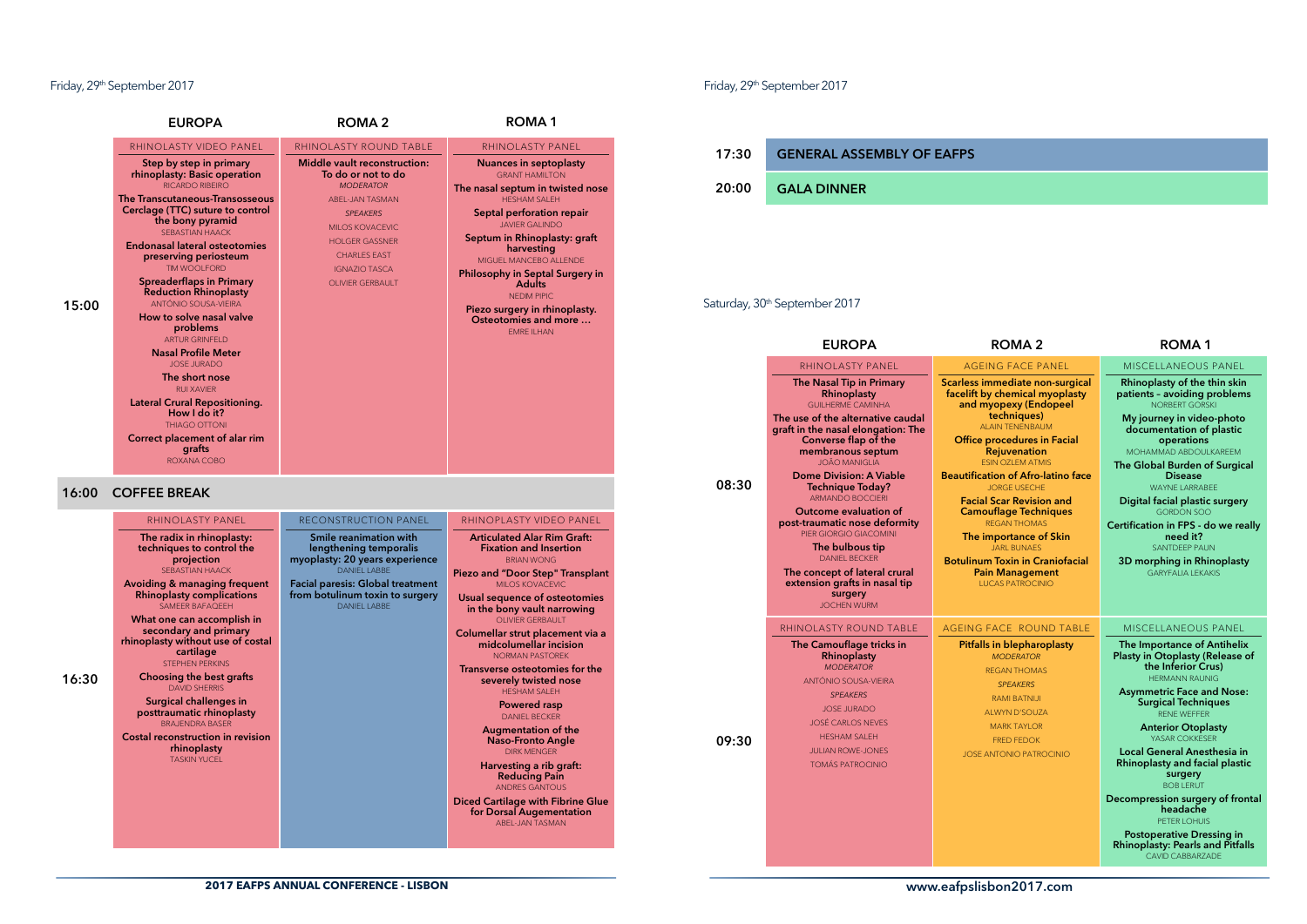### Saturday, 30<sup>th</sup> September 2017

|       | <b>EUROPA</b>                                                                                                                                                                                                                                                                                                                                                                                                                                                                                                                                                                                                                                                                                                                             | ROMA <sub>2</sub>                                                                                                                                                                                                                                                                                                                                                                                                                                                                                                                                                        | <b>ROMA1</b>                                                                                                                                                                                                                                                                                                                                                                                                                                                                                   |
|-------|-------------------------------------------------------------------------------------------------------------------------------------------------------------------------------------------------------------------------------------------------------------------------------------------------------------------------------------------------------------------------------------------------------------------------------------------------------------------------------------------------------------------------------------------------------------------------------------------------------------------------------------------------------------------------------------------------------------------------------------------|--------------------------------------------------------------------------------------------------------------------------------------------------------------------------------------------------------------------------------------------------------------------------------------------------------------------------------------------------------------------------------------------------------------------------------------------------------------------------------------------------------------------------------------------------------------------------|------------------------------------------------------------------------------------------------------------------------------------------------------------------------------------------------------------------------------------------------------------------------------------------------------------------------------------------------------------------------------------------------------------------------------------------------------------------------------------------------|
| 10:30 | <b>COFFEE BREAK</b>                                                                                                                                                                                                                                                                                                                                                                                                                                                                                                                                                                                                                                                                                                                       |                                                                                                                                                                                                                                                                                                                                                                                                                                                                                                                                                                          |                                                                                                                                                                                                                                                                                                                                                                                                                                                                                                |
|       | RHINOLASTY PANEL                                                                                                                                                                                                                                                                                                                                                                                                                                                                                                                                                                                                                                                                                                                          | RHINOLASTY PANEL                                                                                                                                                                                                                                                                                                                                                                                                                                                                                                                                                         | MISCELLANEOUS VIDEO PANEL                                                                                                                                                                                                                                                                                                                                                                                                                                                                      |
| 11:00 | <b>Treatment options in external</b><br>nasal valve collapse<br><b>HANEEN SADICK</b><br><b>Nasal parentheses: Definition,</b><br>correction<br><b>ROGER JANKOWSKI</b><br><b>Revision rhinoplasty</b><br><b>WASHINGTON ALMEIDA</b><br>Alar retraction, underlay Graft (JS<br>graft). 18 months follow-up<br><b>JULIANO SALES</b><br><b>Delivery Rhinoplasty</b><br><b>JULIO HEINICHEN</b><br><b>Medial crural footplates:</b><br><b>Revisited</b><br><b>KHALID ALSEBEIH</b>                                                                                                                                                                                                                                                                | <b>Tip-Structuring of the Caucasian</b><br><b>Nose</b><br><b>MARCOS MOCELLIN</b><br>Tipplasty?<br>MICHAL KRAWCZYNSKI<br><b>Alar Malposition and current</b><br>solutions<br><b>MILOS KOVACEVIC</b><br>How to treat an overprojected<br>nasal tip<br><b>NASSIF FILHO</b><br>The Hidden Ala Syndrome<br><b>NORMAN PASTOREK</b><br><b>Tip plasty revisited</b><br>PETROS ECONOMOU                                                                                                                                                                                           | Laser Lipolysis and Laser Skin<br>Resurfacing<br><b>DAVID HOLCOMB</b><br><b>Nonsurgical Secondary</b><br>Rhinoplasty<br><b>MOHSEN NARAGHI</b><br>Otoplasty<br>PETER ADAMSON<br>Ear lobe reconstruction<br>JOSE ANTONIO PATROCINIO<br><b>Incisionless Otoplasty</b><br><b>ANDRES GANTOUS</b><br><b>Biomechanical Otoplasty</b><br><b>HERMANN RAUNIG</b><br>Nasal reconstruction<br>MIGUEL MANCEBO ALLENDE<br><b>Septal Reconstruction</b><br><b>MUNISH SHANDILYA</b>                            |
| 12:00 | RHINOLASTY VIDEO PANEL<br>Alar Base Surgery in Caucasian<br>MARCOS MOCELLIN<br><b>The Alar Base</b><br><b>LEILA FREIRE</b><br>Spare Roof Technique - step by<br>step<br><b>MIGUEL FERREIRA</b><br>Disarticulation of the<br>fibrocartilaginous nose<br><b>ROGER JANKOWSKI</b><br><b>Revision Rhinoplasty with</b><br>removal of medpor implant and<br>use of costal cartilage and fascia<br>graft<br>PABLO CASAS<br>Turn in flap and LC format sutures<br><b>JOSÉ CARLOS NEVES</b><br>Different techniques of<br>endonasal and external spreader<br>grafts<br><b>BOB LERUT</b><br><b>Customized Septal Extention</b><br>Graft<br><b>JOSE JURADO</b><br>New consealer option for tip<br>Cartillage and thin skin<br><b>MILOS KOVACEVIC</b> | <b>RHINOLASTY PANEM</b><br>Surgical steps in the endonasal<br>primary Rhinoplasty to prevent<br>alar retraction<br>RODOLEO BORSARO<br>Lateral crus malposition; fixation<br>techniques according to cases<br><b>IBRAHM ERCAN</b><br><b>Tip Beauty &amp; Balance</b><br><b>ANTÓNIO SOUSA-VIEIRA</b><br>Alar Base Surgery: How to<br>prevent Ugly Scar!<br><b>ALIREZA MESBAHI</b><br>How to manage concave and<br>convex lateral crus?<br>YUSUFHAN SUOGLU<br>Multiple revision rhinoplasty:<br>Where conventional techniques<br>no longer suffice<br><b>HOLGER GASSNER</b> | <b>RHINOPLASTY PANEL</b><br><b>Tip Revision</b><br><b>SUREYYA SENELDIR</b><br>The importance of the<br>ala-columella-lip ratio in<br>Rhinoplasty<br><b>RUI XAVIER</b><br>3D approach for nasal tip<br><b>TASKIN YUCEL</b><br><b>Lateral Crural Repositioning</b><br>THIAGO OTTONI<br><b>Overlap Tecnique in Caucasian</b><br><b>Nasal Deprojection</b><br><b>VELIA REVELLI</b><br>Local General Anesthesia in<br><b>Rhinoplasty and facial plastic</b><br>surgery<br><b>HENRIETTE HOSPODKA</b> |
| 13:00 | <b>FAREWELL</b>                                                                                                                                                                                                                                                                                                                                                                                                                                                                                                                                                                                                                                                                                                                           |                                                                                                                                                                                                                                                                                                                                                                                                                                                                                                                                                                          |                                                                                                                                                                                                                                                                                                                                                                                                                                                                                                |

### **Rules for Panel and Video Sessions**

**1.** At the beginning of the session, ONE of the two chairmans will briefly introduce the panelists.

**2.** Chairmans are kindly asked to strictly control that panelists stay within the allotted time.

A time-counter located in front of the conference table will be used. Should the speaker exceed the allotted time,<br>Chairmans are requested to cut them off. This is quite embarrassing for both Chairmans and speakers, but th no alternatives in making the sessions run efficiently.

**3.** At the end of the panel, Chairmans are kindly requested to ask the audience to interact with the panel. Participants from the audience are encouraged to pose brief questions and not lengthy comments. They are kindly requested to clearly state their name, institution and country of origin.

**4.** If the audience is not too talkative, chairmans will pose few focussed questions to the panelists before closing the session.

#### **USE YOUR OWN LAPTOP OR SLIDE DESK**

**1.** Speakers can use their own laptop. Please be informed that, on the stage, there will exist to podiums in order not to waste precious time in-between consecutive presentations.

A technician will be available at the podium. Please arrive 10-15 minutes before the beginning of your talk and introduce yourself to the technician, he will help you to connect your laptop to the videoprojector well in advance.

In case you have a Mac, PLEASE MAKE SURE YOU HAVE THE ADAPTOR FOR THE VGA CONNECTION.

**2.** Speakers that prefer to bring the presentations in a USB stick are kindly requested to upload their presentations at the Slide Desk, at least 2 hours before the session. The Slide Desk is located just before the entrance to the Auditorium.

#### Speakers rules:

- **1.** Allowed timings: see programme and below.
- **2.** Please strictly observe the timing allocated to your lecture.
- **3.** Please be in your session room at least 10-15 minutes prior to the start of the session.

**4.** Speakers have to mandatorily announce any potential conflicts of interest in the SECOND slide of their presentation.

**5.** We cannot accept presentations delivered through I-Pad.

**6.** All the slides downloaded on the main server at the Slide Desk will be automatically erased at the end of the session.

#### Available AV programmes:

PC based Presentations: PowerPoint.

Mac based Presentations: PowerPoint for Mac 2010 / 2016.

Speakers uploading their presentations into the main server at the Slide Desk are advised to create also a folder for each presentation containing invidual videoclips of that presentation, and bring that folder to the Slide Center.

#### Panel, Video & Free Paper time:

PANEL - 8min presentation / 2 min discussion VIDEO SESSION - 3 min presentation / 3 min discussion FREE PAPER - 5 min presentation

#### Thanks for your cooperation!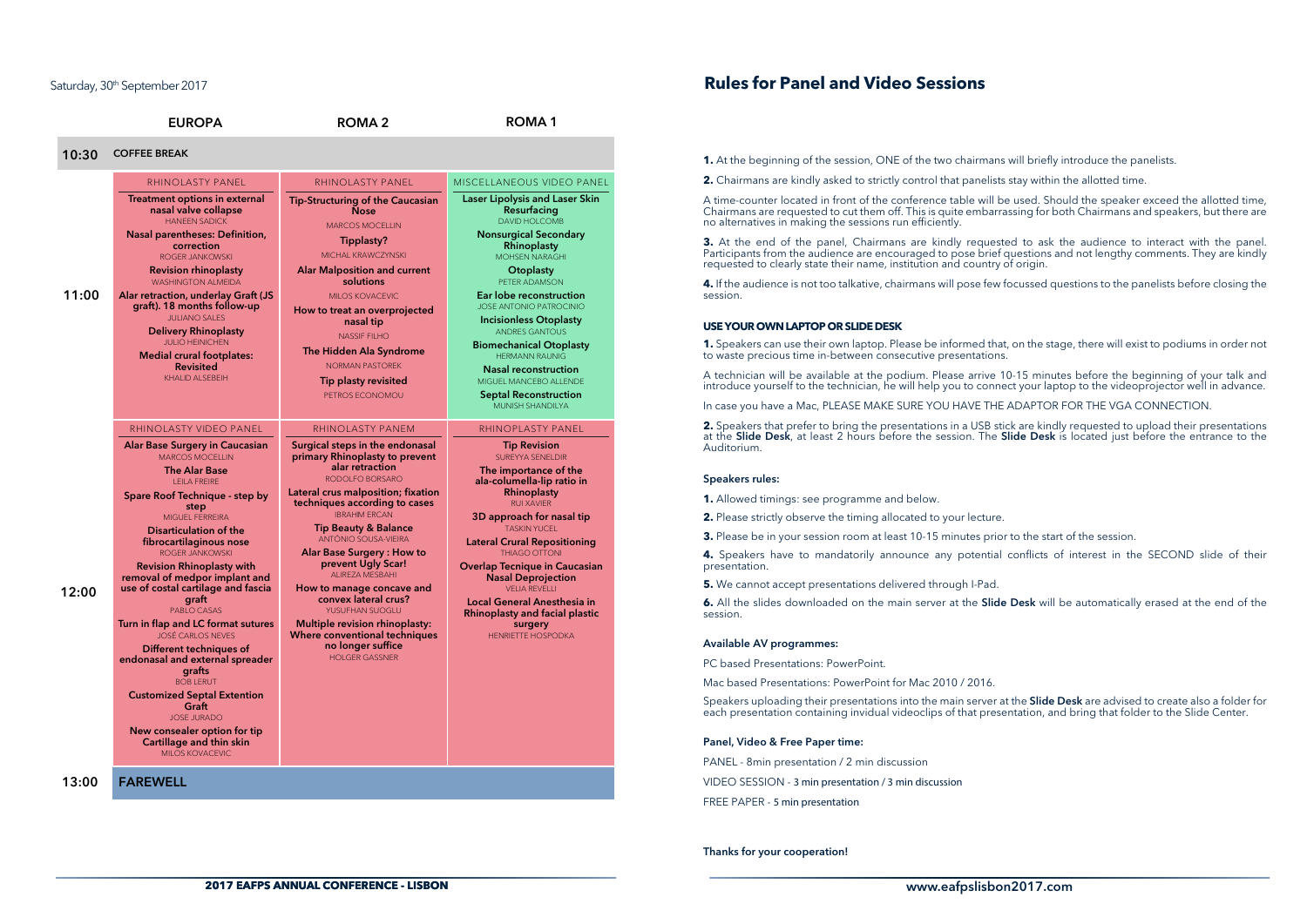## **THE EUROPEAN ACADEMY OF FACIAL PLASTIC SURGERY**

### **NATIONAL ORGANIZING COMMITTEE**

A. Sousa Vieira (President) Diogo Oliveira e Carmo José Carlos Neves Miguel Gonçalves Ferreira Ricardo Ribeiro Rui Xavier

### **SCIENTIFIC COMMITTEE**

A. Sousa Vieira Fazil Apaydin Pietro Palma

### **EXECUTIVE BOARD**

Abel-Jan Tasman Fazil Apaydin Holger G. Gassner Santdeep Paun Pietro Palma Gilbert J. Nolst Trenité

### **REGISTRATION FEES**

|                                       | Before 15 July | 15 July - 15 September | <b>Onsite Registration</b> |
|---------------------------------------|----------------|------------------------|----------------------------|
| <b>EAFPS Member</b>                   | 500€           | 600€                   | 700€                       |
| <b>EAFPS Non Member</b>               | $600 \epsilon$ | 700€                   | 800€                       |
| Resident, Student<br>Trainees, Nurses | 300€           | 350€                   | 350€                       |
| Spouse                                | 150€           | 150€                   | 150€                       |

## **SECRETARIAT DIVENTOS**

+351 226 076 290 | congressos@diventos.com | diventos.com

### **DATES TO REMEMBER**

**Social Event** TOUR TO THE DOURO VALLEY AND VIDAGO 24th to 27th September 2017

**Welcome Cocktail** September 27<sup>th</sup> 2017

**Faculty Dinner** September 28th 2017

### **Gala Dinner**

September 29th 2017 (price per person: 110€)

**Lunches and Coffee-breaks** Included (September 28th - 29th)

## **HOTEL INFORMATION**

### **ALTIS GRAND HOTEL LISBOA**

Rua Castilho, 11 1269-072 Lisboa - Portugal Tel: +351 213 106 000 Fax: +351 213 106 262 reservations@altishotels.com www.altishotels.com GPS | 38º 43' 15'' N 9º 12' 38'' W

## **ROOM FEES**

Single Room - 140€ Double Room - 160€

**TOUR TO THE DOURO VALLEY AND VIDAGO**



On December 14, 2001, UNESCO decided unanimously to declare the Alto Douro Wine Region as a World Heritage Site, a "culture defining landscape that is constantly evolving and alive".



### **PRICE**

1100€ per person in double room

Limited number of participants

The tour departures from the city of Porto on the 24th September;

The previous night in Porto is not included in the final price, but we suggest some hotels with very good quality:

- **>** Sheraton Porto Hotel
- **>** Crowne Plaza Hotel
- **>** Porto Palácio Hotel

The bus will stop by these hotels to pick up the participants.

There will be a plane leaving Porto, at 12:30 pm, this will have an extra cost, for those who are interested please contact us to the email: congressos@diventos.com